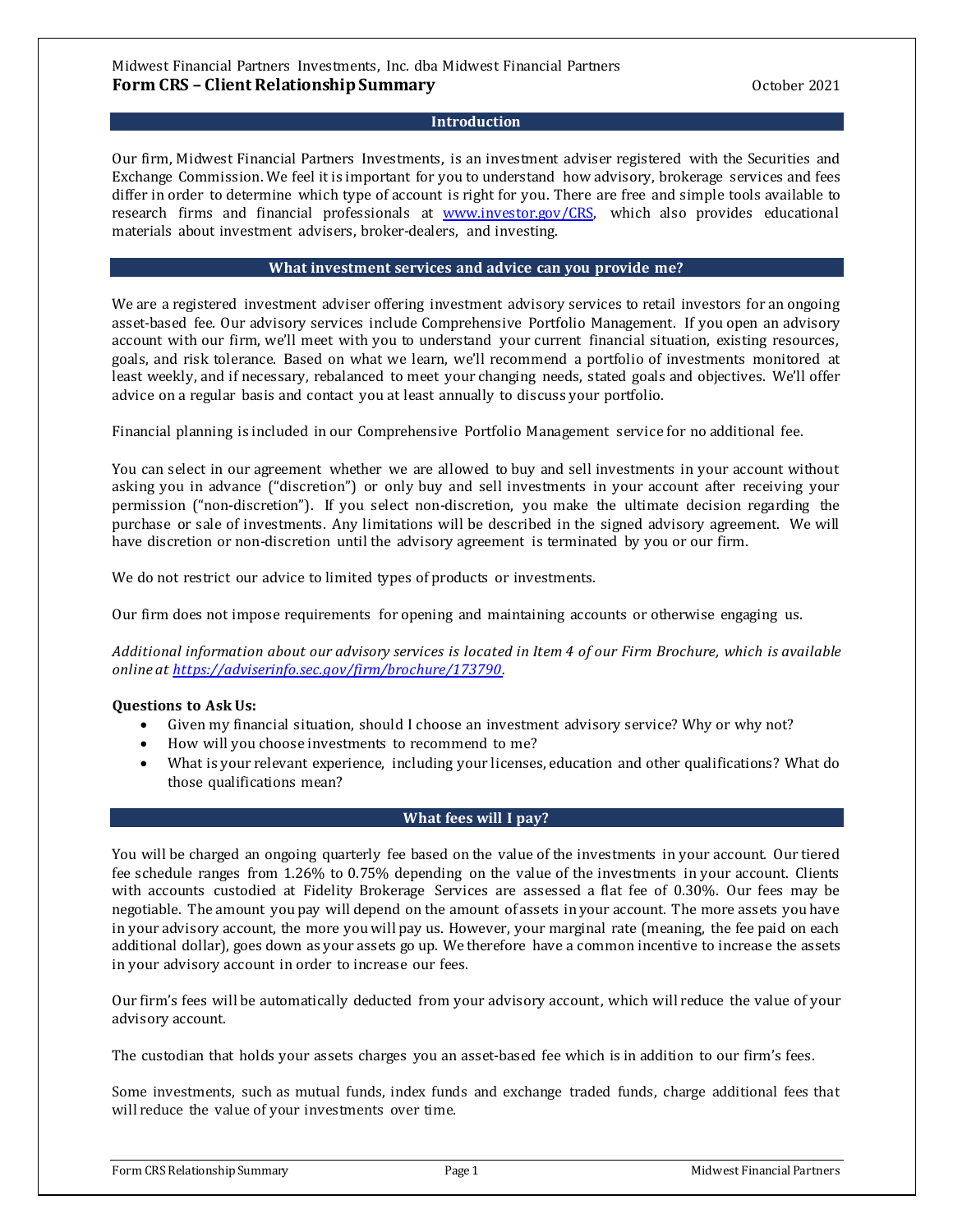#### Midwest Financial Partners Investments, Inc. dba Midwest Financial Partners **Form CRS – Client Relationship Summary <b>Example 2021** 2021

You will pay fees and costs whether you make or lose money on your investments. Fees and costs will reduce any amount of money you make on your investments over time. Please make sure you understand what fees and costs you are paying.

*Additional information about our fees is located in Item 5 of our Firm Brochure, which is available online at [https://adviserinfo.sec.gov/firm/brochure/173790.](https://adviserinfo.sec.gov/firm/brochure/173790)* 

#### **Questions to Ask Us:**

• Help me understand how these fees and costs may affect my investments. If I give you \$10,000 to invest, how much will go to fees and costs and how much will be invested for me?

**What are your legal obligations to me when acting as my investment adviser? How else does your firm make money and what conflicts of interest do you have?**

*When we act as your investment adviser*, we have to act in your best interest and not put our interest ahead of yours. At the same time, the way we make money create some conflicts with your interests. You should understand and ask us about these conflicts because they can affect the investment advice, we provide you. Here are some examples to help you understand what this means:

An affiliated company serves as a trustee, provides bill pay services or acts as an agent for clients. Our financial professionals have an incentive to recommend that you use the affiliated company's services in order to increase their compensation.

*Additional information about our conflicts of interest is located in Items 10 and 15 of our Firm Brochure, which is available online at [https://adviserinfo.sec.gov/firm/brochure/173790.](https://adviserinfo.sec.gov/firm/brochure/173790)* 

#### **Questions to Ask Us:**

• How might your conflicts of interest affect me, and how will you address them?

#### **How do your financial professionals make money?**

Our financial professionals are compensated based on the revenue our firm earns from their advisory services and the amount of client assets they service.

#### **Do you or your financial professionals have legal or disciplinary history?**

No, our firm and financial professionals do not have any legal or disciplinary history to disclose. Visit Investor.gov/CRS for a free and simple search tool to research our firm and our financial professionals.

#### **Additional Information**

You can find additional information about our firm's investment advisory services on the SEC's website at [www.adviserinfo.sec.gov](http://www.adviserinfo.sec.gov/) by searching CRD #173790. You may also contact our firm at (320) 251-3752 to request a copy of this relationship summary and other up-to-date information.

#### **Questions to Ask Us:**

- Who is my primary contact person?
- Is he or she a representative of an investment adviser or a broker-dealer?
- Who can I talk to if I have concerns about how this person is treating me?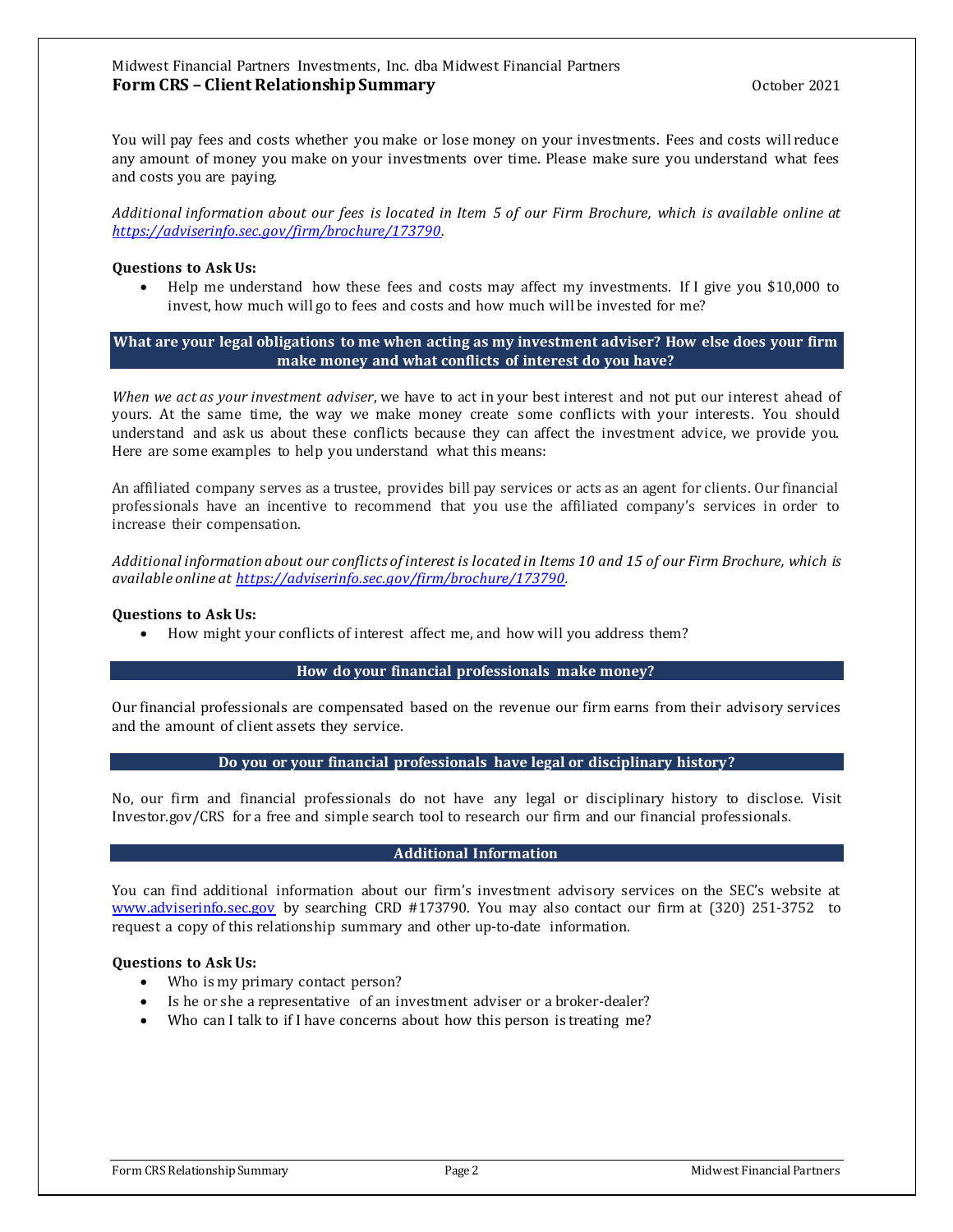# <span id="page-2-0"></span>**Item 1: Cover Page Part 2A of Form ADV: Firm Brochure March 2022**

# **Midwest Financial Partners 912 West St. Germain Street, Suite 300 Saint Cloud, MN 56301 [www.mfpmn.com](http://www.mfpmn.com/)**

# **Firm Contact: Mark P. Boyle Chief Compliance Officer**

This brochure provides information about the qualifications and business practices of Midwest Financial Partners Investments, Inc. dba Midwest Financial Partners. If you have any questions about the contents of this brochure, please contact us by telephone at (320) 251-3752 or email [m.boyle@mfpmn.com.](mailto:m.boyle@mfpmn.com) The information in this brochure has not been approved or verified by the United States Securities and Exchange Commission or by any State Securities Authority. Additional information about Midwest Financial Partners also is available on the SEC's website at [www.adviserinfo.sec.gov](http://www.adviserinfo.sec.gov/) by searching CRD 173790.

Please note that the use of the term "registered investment adviser" and description of Midwest Financial Partners and/or our associates as "registered" does not imply a certain level of skill or training. You are encouraged to review this Brochure and Brochure Supplements for our firm's associates who advise you for more information on the qualifications of our firm and our employees.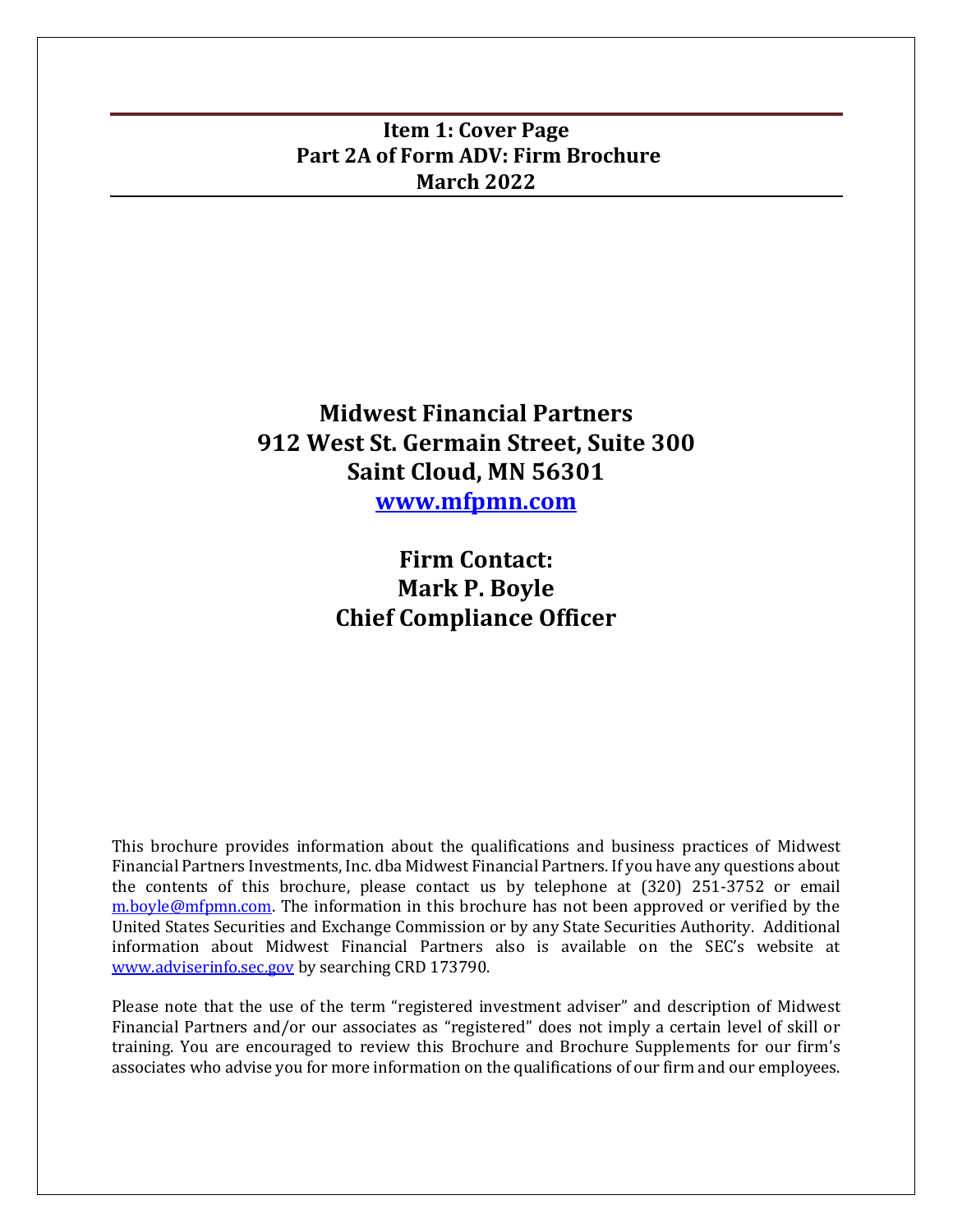# **Item 2: Material Changes**

<span id="page-3-0"></span>Midwest Financial Partners is required to advise you of any material changes to the Firm Brochure ("Brochure") from our last annual update. Clients can then determine whether to review the brochure in its entirety or to contact us with questions about the changes.

Since our last annual amendment filed on March 4th, 2021, we have the following material changes to disclose:

- We have moved to a new suite number. Our new address is 912 West St. Germain Street, Suite 300, Saint Cloud, MN 56301.
- We have also updated Item 5 to disclose that bond ladders will be charged a fixed rate of 0.20% or the initially assessed fixed fee rate. CDs will be charged a fixed rate of 0.10%. Please see Item 5 for additional information.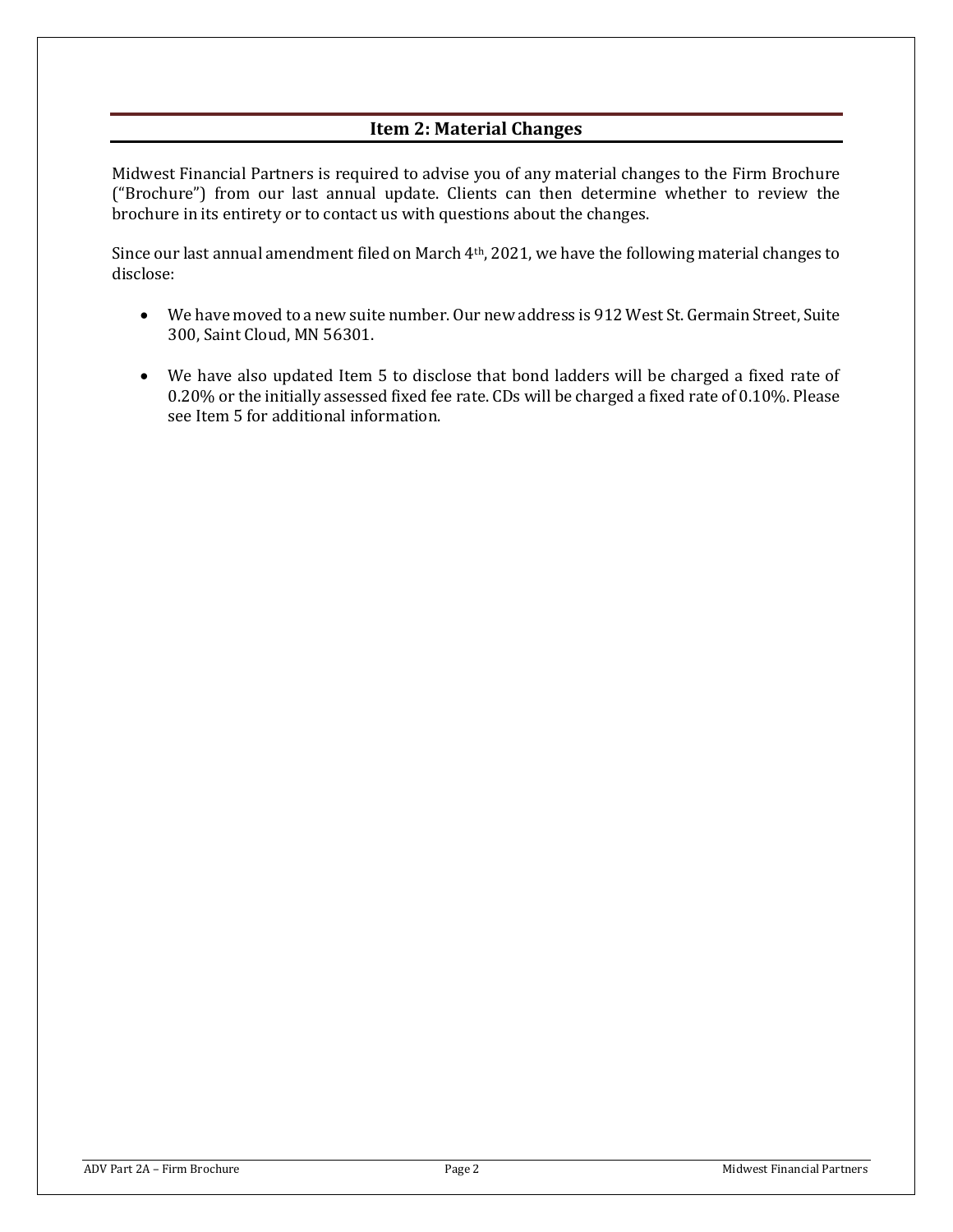# **Item 3: Table of Contents**

<span id="page-4-0"></span>

| Item 11: Code of Ethics, Participation or Interest in Client Trasactions & Personal Trading 8 |  |
|-----------------------------------------------------------------------------------------------|--|
|                                                                                               |  |
|                                                                                               |  |
|                                                                                               |  |
|                                                                                               |  |
|                                                                                               |  |
|                                                                                               |  |
|                                                                                               |  |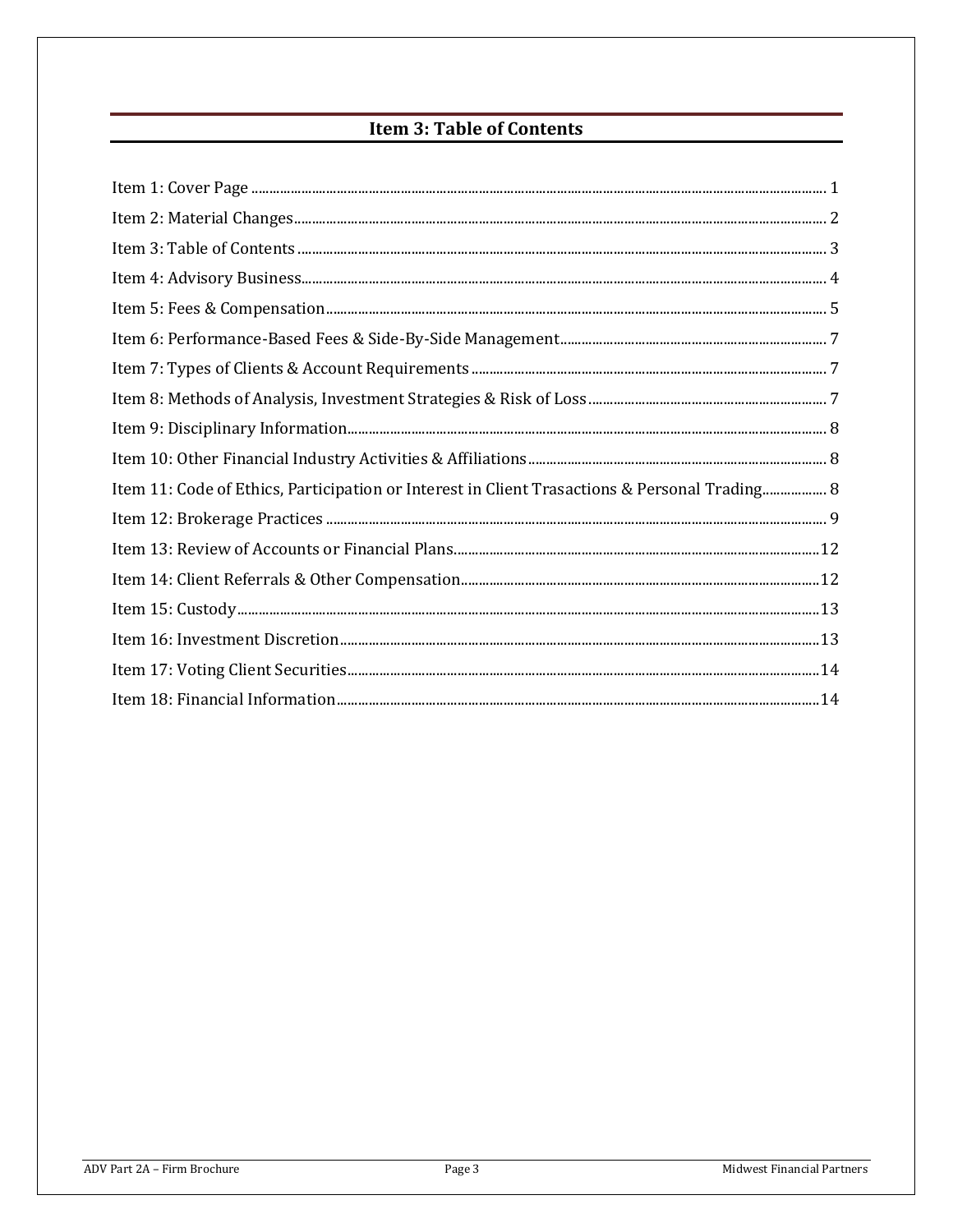# **Item 4: Advisory Business**

<span id="page-5-0"></span>We are dedicated to providing individuals and other types of clients with a wide array of investment advisory services. Our firm is a corporation formed in the State of Minnesota. Our firm has been in business as an investment adviser since 2014 and is wholly owned by Thomas D. St. Hilaire through his personal trust.

## **Description of the Types of Advisory Services We Offer**

## **Comprehensive Portfolio Management:**

Our Comprehensive Portfolio Management service encompasses asset management as well as providing financial planning/financial consulting to clients. It is designed to assist clients in meeting their financial goals through the use of financial investments. We conduct at least one, but sometimes more than one meeting (in person if possible, otherwise via telephone conference) with clients in order to understand their current financial situation, existing resources, financial goals, and tolerance for risk. Based on what we learn, we propose an investment approach to the client. We may propose an investment portfolio, consisting of exchange traded funds ("ETFs"), mutual funds, individual stocks or bonds, or other securities. Upon the client's agreement to the proposed investment plan, we work with the client to establish or transfer investment accounts so that we can manage the client's portfolio. Once the relevant accounts are under our management, we review such accounts on a regular basis and at least annually. We may periodically rebalance or adjust client accounts under our management. If the client experiences any significant changes to his/her financial or personal circumstances, the client must notify us so that we can consider such information in managing the client's investments.

#### **Retirement Plan Consulting:**

Our firm provides retirement plan consulting services to employer plan sponsors on an ongoing basis. Generally, such consulting services consist of assisting employer plan sponsors in establishing, monitoring and reviewing their company's participant-directed retirement plan. As the needs of the plan sponsor dictate, areas of advising could include: investment options, plan structure and participant education.

Retirement Plan Consulting services typically include:

- Establishing an Investment Policy Statement Our firm will assist in the development a statement that summarizes the investment goals and objectives along with the broad strategies to be employed to meet the objectives.
- Investment Options Our firm will work with the Plan Sponsor to evaluate existing investment options and make recommendations for appropriate changes.
- Asset Allocation and Portfolio Construction Our firm will develop strategic asset allocation models to aid Participants in developing strategies to meet their investment objectives, time horizon, financial situation and tolerance for risk.
- Investment Monitoring Our firm will monitor the performance of the investments and notify the client in the event of over/underperformance.

In providing services for retirement plan consulting, our firm does not provide any advisory services with respect to the following types of assets: employer securities, real estate (excluding real estate funds and publicly traded REITS), participant loans, non-publicly traded securities or assets, other illiquid investments, or brokerage window programs (collectively, "Excluded Assets").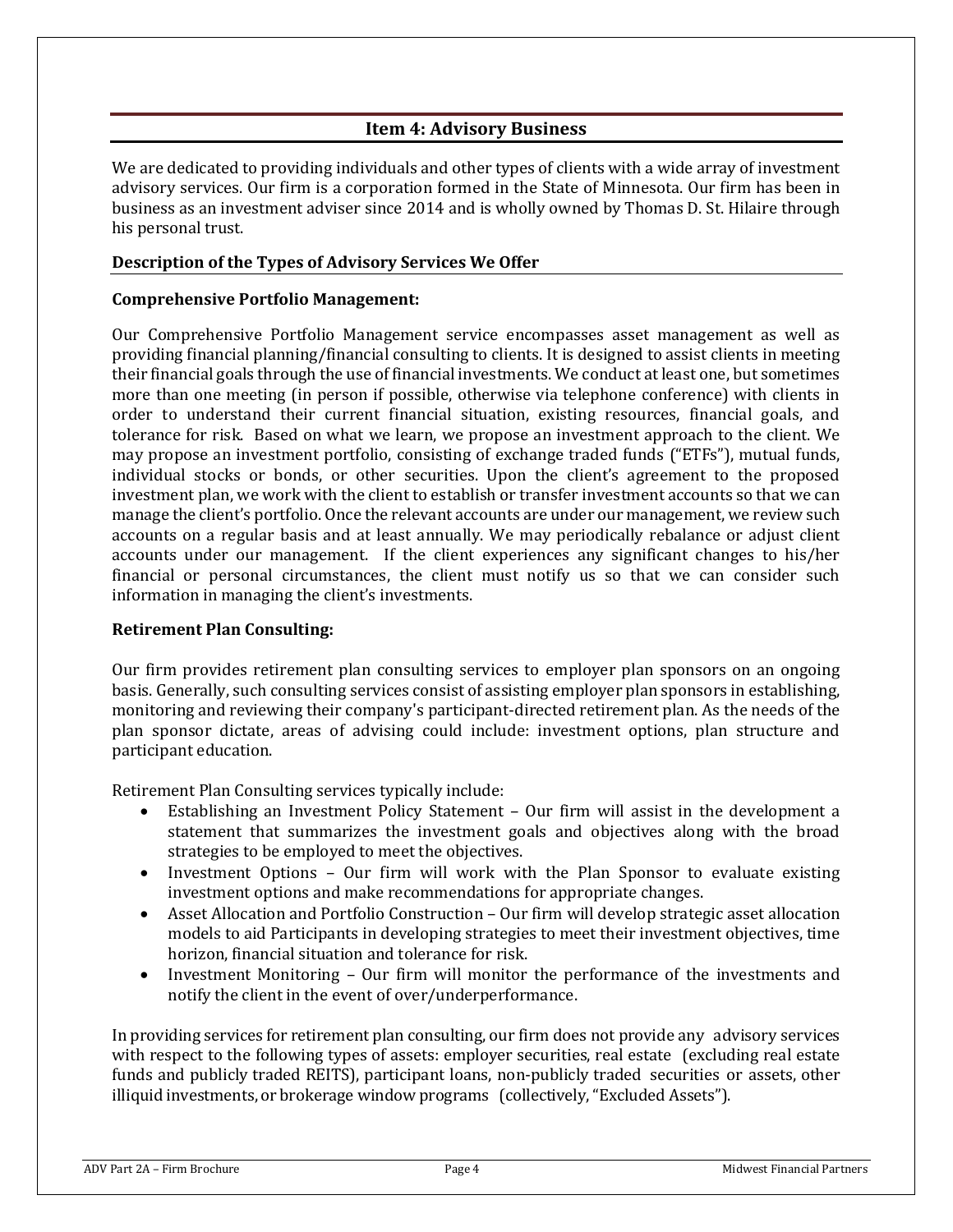All retirement plan consulting services shall be in compliance with the applicable state laws regulating retirement consulting services. This applies to client accounts that are retirement or other employee benefit plans ("Plan") governed by the Employee Retirement Income Security Act of 1974, as amended ("ERISA"). If the client accounts are part of a Plan, and our firm accept appointments to provide services to such accounts, our firm acknowledges its fiduciary standard within the meaning of Section 3(21) or 3(38) of ERISA as designated by the Retirement Plan Consulting Agreement with respect to the provision of services described therein.

## **Tailoring of Advisory Services**

We offer individualized investment advice to clients utilizing our Comprehensive Portfolio Management service. Additionally, we offer general investment advice to clients utilizing our Retirement Plan Consulting, service. Each client has the opportunity to place reasonable restrictions on the types of investments to be held in the portfolio. Restrictions on investments in certain securities or types of securities may not be possible due to the level of difficulty this would entail in managing the account. Restrictions would be limited to our Comprehensive Portfolio Management service.

#### **Participation in Wrap Fee Programs**

We do not offer wrap fee programs.

## **Regulatory Assets Under Management**

We manage \$953,235,570 on a discretionary basis and \$29,507,063 on a non-discretionary basis as of December 31st, 2021. Our total assets under management is \$982,742,633.

## **Item 5: Fees & Compensation**

#### <span id="page-6-0"></span>**How We Are Compensated for Our Advisory Services**

#### **Comprehensive Portfolio Management:**

| <b>Assets Under Management</b> | <b>Annual Percentage of Assets Charge</b> |
|--------------------------------|-------------------------------------------|
| \$0 to \$250,000               | 1.26%                                     |
| \$250,001 to \$500,000         | 1.02%                                     |
| \$500,001 to \$1,000,000       | 0.99%                                     |
| \$1,000,001 to \$2,000,000     | 0.78%                                     |
| \$2,000,001 to \$5,000,000     | 0.71%                                     |
| \$5,000,001 to \$10,000,000    | 0.75%                                     |
| Over \$10,000,000              | 0.75%                                     |
|                                |                                           |

Our firm's annualized fees are billed on a pro-rata basis quarterly in advance based on the value of your account on the last day of the previous quarter. Fees for accounts custodied at Pershing Advisor Solutions, LLC ("Pershing") are assessed according to the tiered fee schedule above. For example, a client with \$1,000,000 in assets under management will be assessed a fee of 1.26% on those assets under \$250,0000, 1.02% for assets between \$250,001 and \$500,000, and 0.99% for assets between \$500,001 and \$1,000,000. Clients with accounts custodied at Fidelity Brokerage Services ("Fidelity") are assessed a flat fee of 0.30%. Bond ladders will be charged a fixed rate of 0.20% or the initially assessed fixed fee rate. CDs will be charged a fixed rate of 0.10%. Unless indicated otherwise in writing, our firm bills on cash. The specific billing arrangement will be detailed in the signed client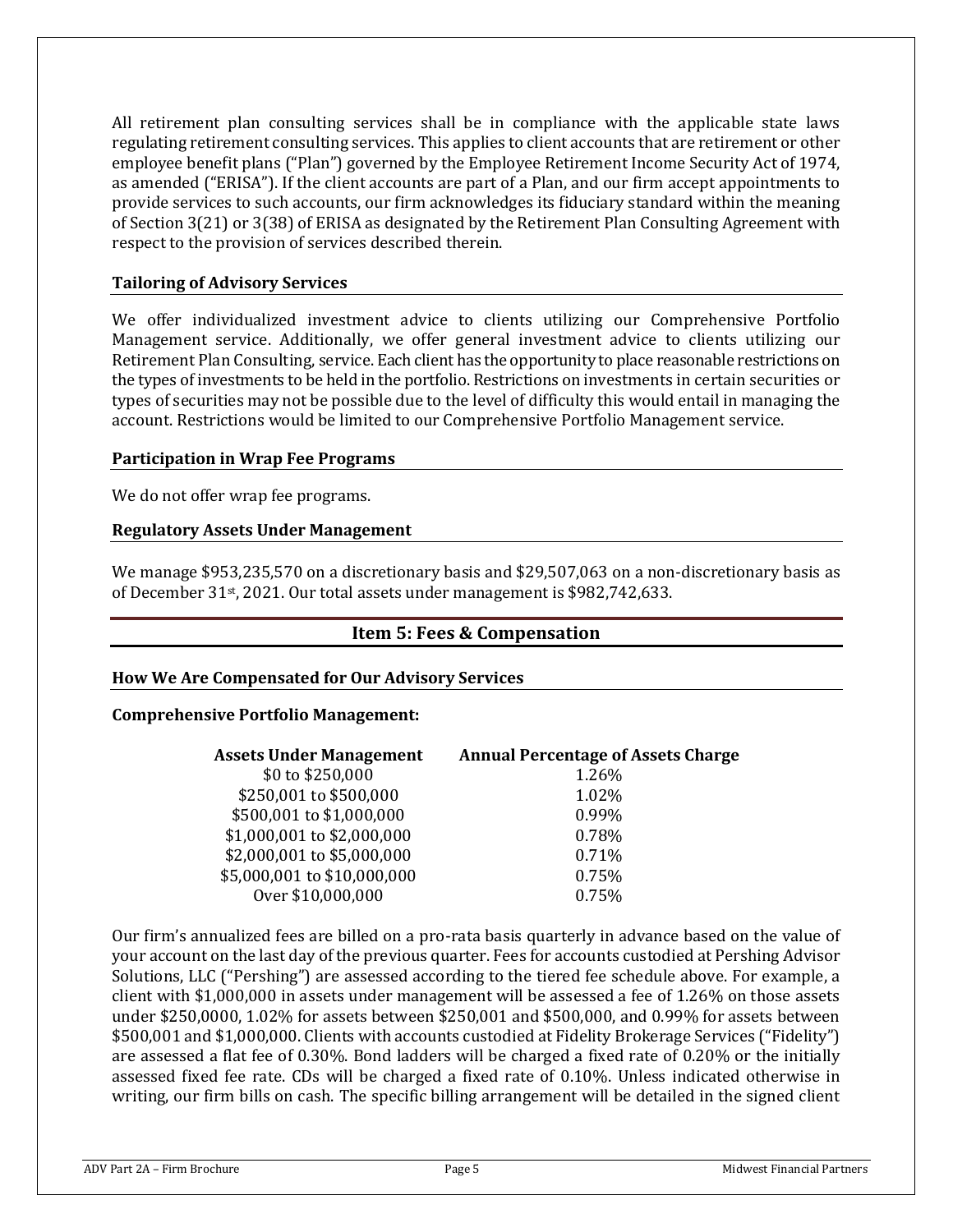agreement and investment policy statement. Fees are negotiable and will be deducted from your managed account. As part of this process, the client is made aware of the following:

- a) Your independent custodian sends statements at least quarterly to you showing the market values for each security included in the assets managed by our firm and all disbursements in your account including the amount of the advisory fees paid to us;
- b) You provide authorization permitting us to be directly paid by these terms. We send our invoice directly to the custodian; and
- c) If we send a copy of our invoice to you, it will include a legend urging you to compare information provided in our statement with those from the qualified custodian.

Related Accounts, those belonging to a member of a client's family, participating in the Comprehensive Portfolio Management service may be aggregated for advisory fee purposes, so that each account will pay a fee which is calculated on the basis of the total of all Related Accounts. Related Accounts will be specified in the client's advisory agreement.

#### **Retirement Plan Consulting:**

The maximum annual fee charged will not exceed 1.00% of the Plan assets under management. The fee-paying arrangements for retirement plan consulting service will be determined on a case-by-case basis and will be detailed in the signed Retirement Plan Consulting Agreement.

#### **Other Types of Fees & Expenses**

Clients with assets custodied at Pershing are charged an annual 0.10% fee on eligible assets. Also, clients will pay the following separately incurred expenses, which we do not receive any part of: charges imposed directly by a mutual fund, index fund, or exchange traded fund which shall be disclosed in the fund's prospectus (i.e., fund management fees and other fund expenses).

Fidelity eliminated transaction fees for U.S. listed equities and exchange traded funds for clients who opt into electronic delivery of statements or maintain at least \$1 million in assets at Fidelity. Clients who do not meet either criteria will be subject to transaction fees charged by Fidelity for U.S. listed equities and exchange traded funds. Pershing has not eliminated transaction fees for U.S. listed equities and exchange traded funds, so clients may pay for investing in the same securities in Pershing. However, our firm primarily recommends mutual funds and does not typically recommend U.S. listed equities and exchange traded funds.

#### **Termination & Refunds**

Either party may terminate the advisory agreement signed with our firm by providing written notice to the other party. Upon notice of termination, we will proceed to close out your account and process a pro-rata refund of any unearned advisory fees.

### **Commissionable Securities Sales**

Our firm and representatives do not sell securities for a commission in advisory accounts.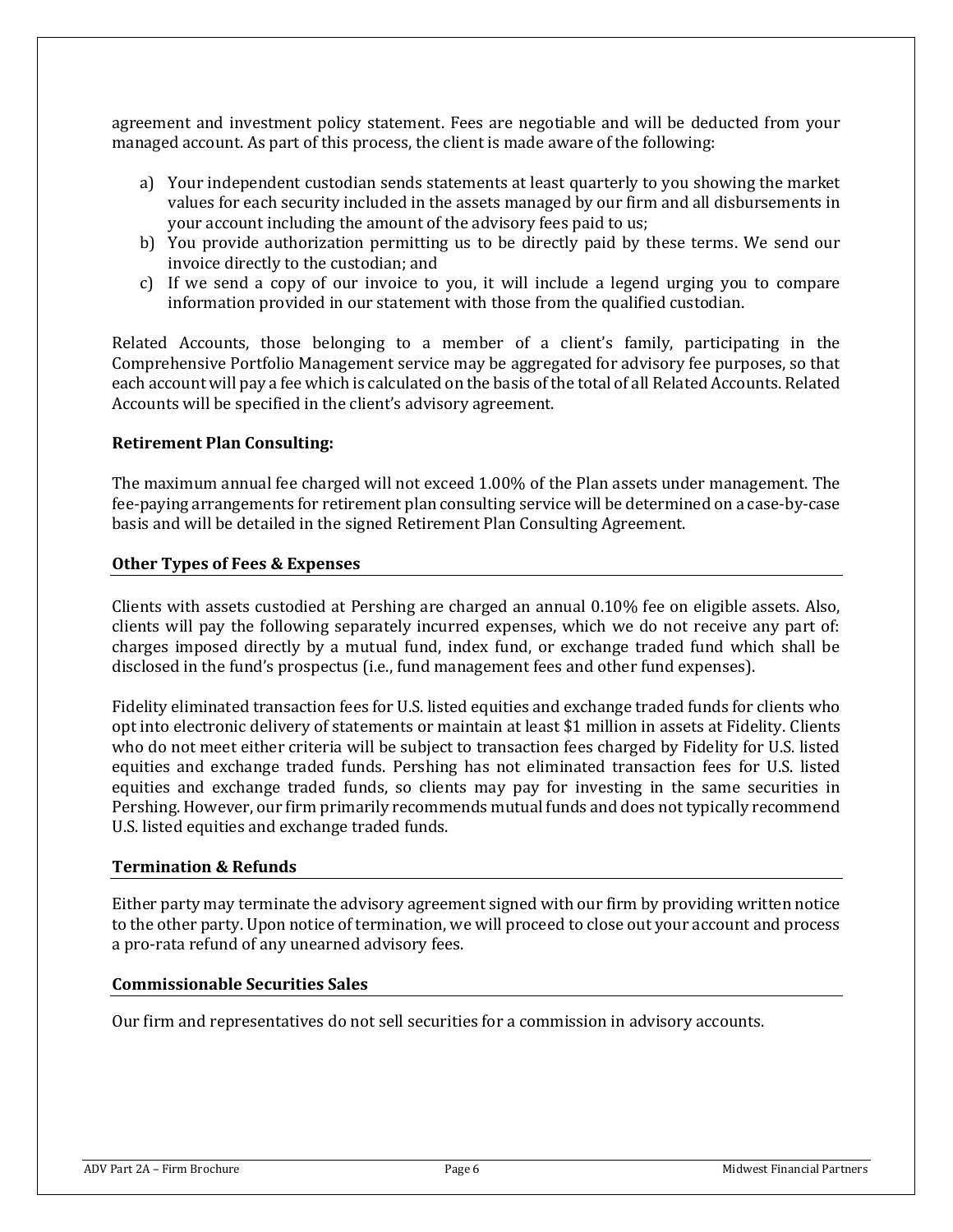## **Item 6: Performance-Based Fees & Side-By-Side Management**

<span id="page-8-1"></span><span id="page-8-0"></span>We do not charge performance-based fees.

## **Item 7: Types of Clients & Account Requirements**

We have the following types of clients:

- Individuals, Families, and High Net Worth Individuals;
- Trusts, Estates or Charitable Organizations;
- Pension and Profit Sharing Plans;
- Corporations, Limited Liability Companies and/or Other Business Types.

We do not impose requirements for opening and maintaining accounts or otherwise engaging us.

Clients who custody their assets at Fidelity will not be charged transaction fees for U.S. listed equities and exchange traded funds if they opt into electronic delivery of statements or maintain at least \$1 million in assets at Fidelity.

## **Item 8: Methods of Analysis, Investment Strategies & Risk of Loss**

#### <span id="page-8-2"></span>**Methods of Analysis**

We may use the following methods of analysis in formulating our investment advice and/or managing client assets:

- Charting:
- Cyclical;
- Fundamental;
- Technical.

#### **Investment Strategies We Use**

We may use the following strategies in managing client accounts, provided that such strategies are appropriate to the needs of the client and consistent with the client's investment objectives, risk tolerance, and time horizons, among other considerations:

- Long Term Purchases (Securities Held At Least a Year);
- Short Term Purchases (Securities Sold Within a Year); and
- Trading (Securities Sold Within 30 Days).

#### **Risk of Loss**

Investing in securities involves risk of loss that clients should be prepared to bear. While the stock market may increase and your account(s) could enjoy a gain, it is also possible that the stock market may decrease and your account(s) could suffer a loss. It is important that you understand the risks associated with investing in the stock market, are appropriately diversified in your investments, and ask us any questions you may have.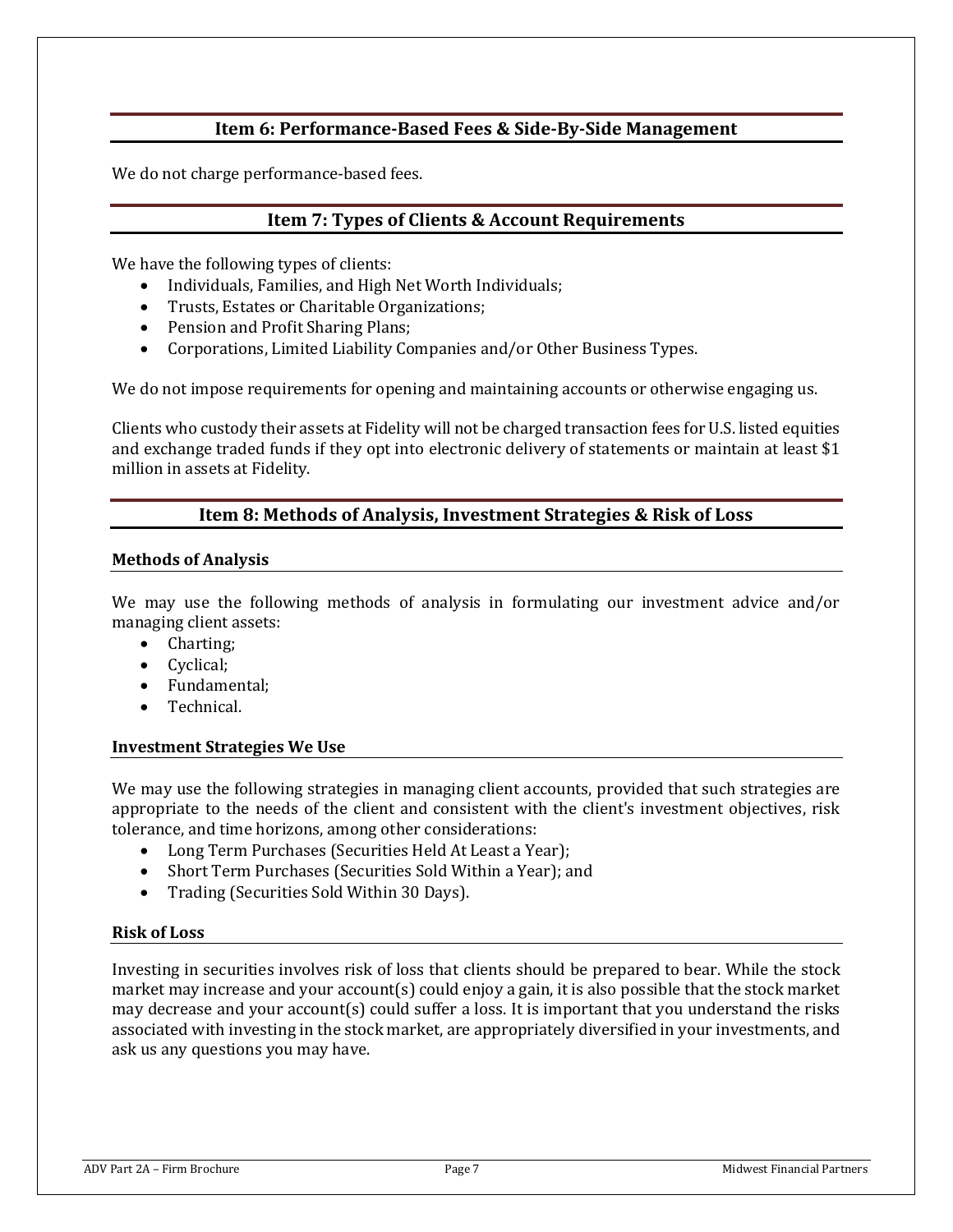## **Description of Material, Significant or Unusual Risks**

We generally invest client's cash balances in money market funds, FDIC Insured Certificates of Deposit, high-grade commercial paper and/or government backed debt instruments. Ultimately, we try to achieve the highest return on our client's cash balances through relatively low-risk conservative investments. In most cases, at least a partial cash balance will be maintained in a money market account so that our firm may debit advisory fees for our services related to Comprehensive Portfolio Management as applicable.

## **Item 9: Disciplinary Information**

<span id="page-9-0"></span>There are no legal or disciplinary events that are material to the evaluation of our advisory business or the integrity of our management.

## **Item 10: Other Financial Industry Activities & Affiliations**

<span id="page-9-1"></span>In accordance with the express terms of the applicable trust and Minnesota Statutes chapter 501C, Midwest Financial Partners Family Office, Inc. and Midwest Financial Partners, Inc., firms under common control with Midwest Financial Partners Investments, Inc. dba Midwest Financial Partners, will assist in the administration of trusts by acting as trustees. Midwest Financial Partners Family Office, Inc. and Midwest Financial Partners, Inc. may be wholly or partly responsible for selecting an advisor, broker, or investment manager and any such advisor, broker, or investment manager may be affiliated with Midwest Financial Partners Family Office, Inc. and/or Midwest Financial Partners, Inc. Such affiliation, if any, shall not affect the duties and responsibilities of Midwest Financial Partners Family Office, Inc. and Midwest Financial Partners, Inc. under its service agreement or any applicable law.

Midwest Financial Partners Family Office, Inc. and Midwest Financial Partners, Inc. will serve as trustees, provide bill pay services, or act as agents on behalf of clients. Midwest Financial Partners Family Office, Inc. also provides tax preparation services. In order to avoid conflicts of interest, clients of Midwest Financial Partners Investments, Inc. dba Midwest Financial Partners are under no obligation to engage Midwest Financial Partners Family Office, Inc. or Midwest Financial Partners, Inc. for their services.

## **Item 11: Code of Ethics, Participation or Interest in Client Transactions & Personal Trading**

<span id="page-9-2"></span>An investment adviser is considered a fiduciary and our firm has a fiduciary duty to all clients. As a fiduciary, it is an investment adviser's responsibility to provide fair and full disclosure of all material facts and to act solely in the best interest of each of our clients at all times. Our fiduciary duty is considered the core underlying principle for our Code of Ethics which also includes Insider Trading and Personal Securities Transactions Policies and Procedures. If a client or a potential client wishes to review our Code of Ethics in its entirety, a copy will be provided upon request.

We recognize that the personal investment transactions of members and employees of our firm demand the application of a high Code of Ethics and require that all such transactions be carried out in a way that does not endanger the interest of any client. At the same time, we believe that if investment goals are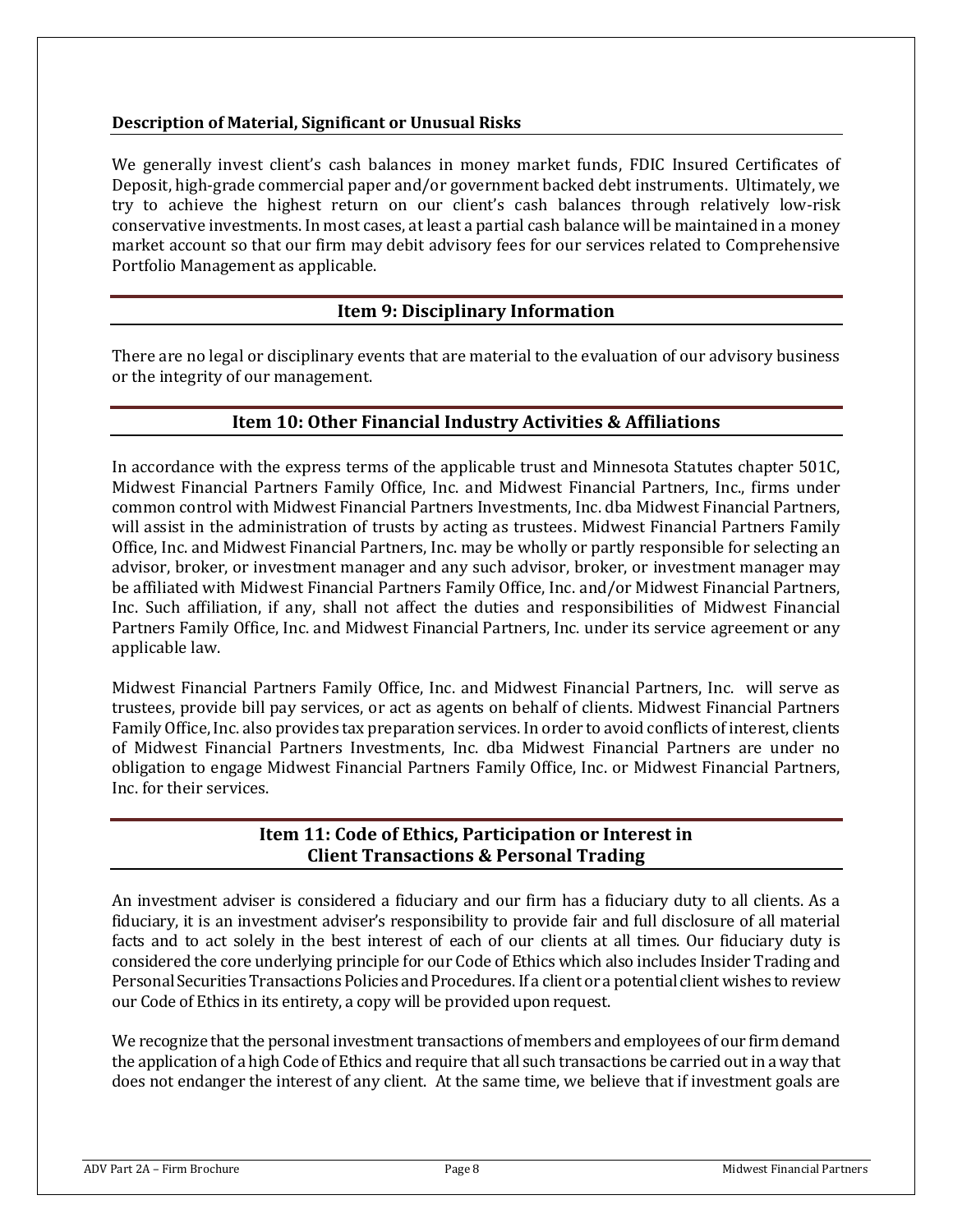similar for clients and for members and employees of our firm, it is logical and even desirable that there be common ownership of some securities.

Therefore, in order to prevent conflicts of interest, we have in place a set of procedures (including a preclearing procedure) with respect to transactions effected by our members, officers and employees for their personal accounts<sup>1</sup>. In order to monitor compliance with our personal trading policy, we have a quarterly securities transaction reporting system for all of our associates. Upon employment or affiliation and at least quarterly thereafter, all supervised persons will sign an acknowledgement that they have read, understand, and agree to comply with our Code of Ethics.

Neither our firm nor a related person recommends to clients, or buys or sells for client accounts, securities in which our firm or a related person has a material financial interest. Related persons of our firm may buy or sell securities and other investments that are also recommended to clients. In order to minimize this conflict of interest, our related persons will place client interests ahead of their own interests and adhere to our firm's Code of Ethics. Further, our related persons will refrain from buying or selling the same securities prior to buying or selling for our clients in the same day. If related persons' accounts are included in a block trade, our related persons accounts will be traded in the same manner every time.

Our firm and supervised persons must conduct business in an honest, ethical, and fair manner and avoid all circumstances that might negatively affect or appear to affect our duty of complete loyalty to all clients. This disclosure is provided to give all clients a summary of our Code of Ethics.

## **Item 12: Brokerage Practices**

#### <span id="page-10-0"></span>**Selecting a Brokerage Firm**

We seek to recommend a custodian/broker who will hold your assets and execute transactions on terms that are overall most advantageous when compared to other available providers and their services. We consider a wide range of factors, including, among others, these:

- Timeliness of execution
- Timeliness and accuracy of trade confirmations
- Research services provided
- Ability to provide investment ideas
- Execution facilitation services provided
- Record keeping services provided
- Custody services provided
- Frequency and correction of trading errors
- Ability to access a variety of market venues
- Expertise as it relates to specific securities
- Financial condition
- Business reputation
- Quality of services

<sup>&</sup>lt;sup>1</sup> For purposes of the policy, our associate's personal account generally includes any account (a) in the name of our associate, his/her spouse, his/her minor children or other dependents residing in the same household, (b) for which our associate is a trustee or executor, or (c) which our associate controls, including our client accounts which our associate controls and/or a member of his/her household has a direct or indirect beneficial interest in.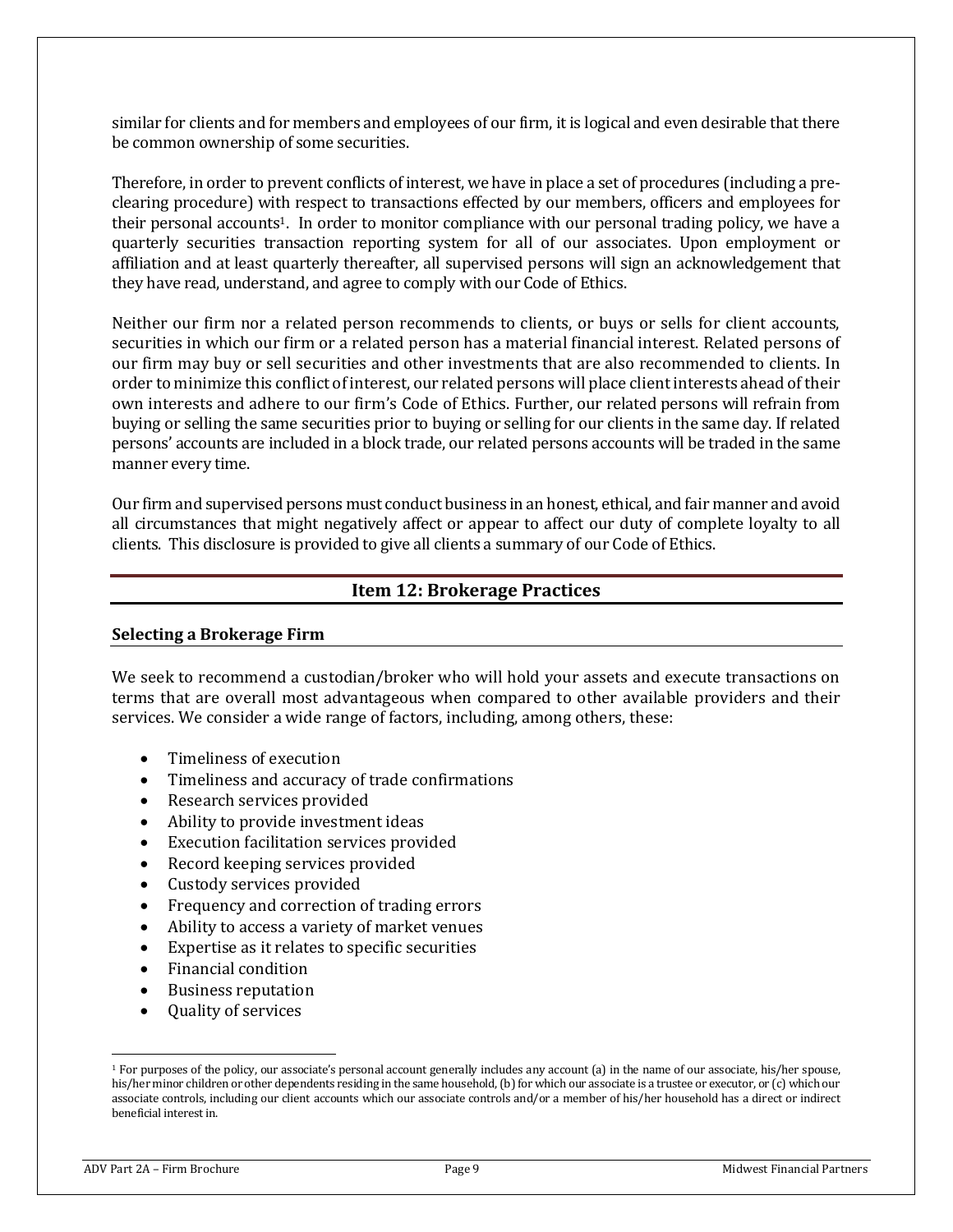With this in consideration, our firm has an arrangement with Pershing Advisor Solutions, LLC ("Pershing") and Fidelity Brokerage Services LLC (collectively, and together with all affiliates, "Fidelity") through which we are provided with "institutional platform services". Our firm is independently operated and owned and is not affiliated with Pershing or Fidelity. The institutional platform services include, among others, brokerage, custody, and other related services. Fidelity's institutional platform services that assist us in managing and administering clients' accounts include software and other technology that (i) provide access to client account data (such as trade confirmations and account statements); (ii) facilitate trade execution and allocate aggregated trade orders for multiple client accounts; (iii) provide research, pricing and other market data; (iv) facilitate payment of fees from its clients' accounts; and (v) assist with back-office functions, recordkeeping and client reporting.

Pershing and Fidelity may make certain research and brokerage services available at no additional cost to our firm all of which qualify for the safe harbor exemption defined in Section 28(e) of the Securities Exchange Act of 1934. These services may be directly from independent research companies, as selected by our firm (within specific parameters). Research products and services provided by Pershing and Fidelity may include research reports on recommendations or other information about, particular companies or industries; economic surveys, data and analyses; financial publications; portfolio evaluation services; financial database software and services; computerized news and pricing services; quotation equipment for use in running software used in investment decision-making; and other products or services that provide lawful and appropriate assistance by Pershing to our firm in the performance of our investment decision-making responsibilities.

We do not use client brokerage commissions to obtain research or other products or services. The aforementioned research and brokerage services are used by our firm to manage accounts for which we have investment discretion. Without this arrangement, our firm might be compelled to purchase the same or similar services at our own expense.

As a result of receiving these services, we may have an incentive to continue to use or expand the use of Pershing's and Fidelity's services. Our firm examined this potential conflict of interest when we chose to enter into the relationship with Pershing and Fidelity. We have determined that the relationship is in the best interest of our firm's clients and satisfies our fiduciary obligations, including our duty to seek best execution.

Pershing and Fidelity charge brokerage commissions and transaction fees for effecting certain securities transactions (i.e., transaction fees are charged for certain no-load mutual funds, commissions are charged for individual equity and debt securities transactions). Pershing and Fidelity enable us to obtain many no-load mutual funds without transaction charges and other no-load funds at nominal transaction charges. Pershing and Fidelity commission rates are generally discounted from customary retail commission rates. The commission and transaction fees charged by Pershing and Fidelity may be higher or lower than those charged by other custodians and broker-dealers.

Our clients may pay a commission to Pershing or Fidelity that is higher than another qualified broker dealer might charge to effect the same transaction where we determine in good faith that the commission is reasonable in relation to the value of the brokerage and research services received. In seeking best execution, the determinative factor is not the lowest possible cost, but whether the transaction represents the best qualitative execution, taking into consideration the full range of a broker-dealer's services, including the value of research provided, execution capability, commission rates, and responsiveness. Accordingly, although we will seek competitive rates, to the benefit of all clients, we may not necessarily obtain the lowest possible commission rates for specific client account transactions.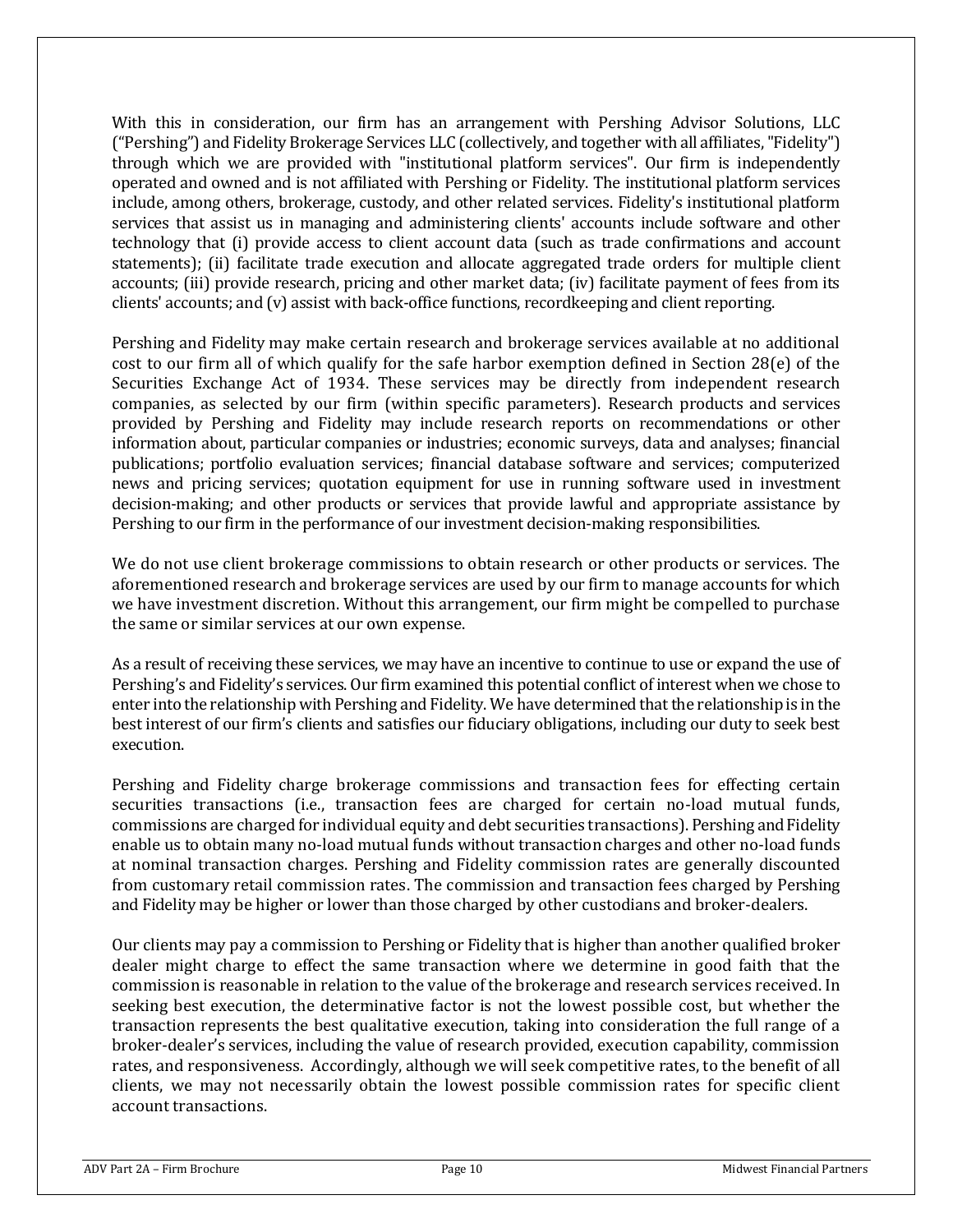#### **Soft Dollars**

Although the investment research products and services that may be obtained by our firm will generally be used to service all of our clients, a brokerage commission paid by a specific client may be used to pay for research that is not used in managing that specific client's account. Our firm does not accept products or services that do not qualify for Safe Harbor outlined in Section 28(e) of the Securities Exchange Act of 1934, such as those services that do not aid in investment decision-making or trade execution.

#### **Client Brokerage Commissions**

Pershing and Fidelity do not make client brokerage commissions generated by client transactions available for our firm's use.

#### **Procedures to Direct Client Transactions in Return for Soft Dollars**

Our firm does not direct client transactions to a particular broker-dealer in return for soft dollar benefits.

#### **Brokerage for Client Referrals**

Our firm does not receive brokerage for client referrals.

#### **Directed Brokerage**

Neither we nor any of our firm's related persons have discretionary authority in making the determination of the brokers with whom orders for the purchase or sale of securities are placed for execution, and the commission rates at which such securities transactions are effected. We routinely recommend that a client directs us to execute through a specified broker-dealer. Our firm recommends the use of Pershing or Fidelity. Each client will be required to establish their account(s) with Pershing or Fidelity if not have not already done so. Please note that not all advisers have this requirement.

#### **Permissibility of Client-Directed Brokerage**

We do not allow client-directed brokerage outside our custodial recommendations.

#### **Special Considerations for ERISA Clients**

A retirement or ERISA plan client may direct all or part of portfolio transactions for its account through a specific broker or dealer in order to obtain goods or services on behalf of the plan. Such direction is permitted provided that the goods and services provided are reasonable expenses of the plan incurred in the ordinary course of its business for which it otherwise would be obligated and empowered to pay. ERISA prohibits directed brokerage arrangements when the goods or services purchased are not for the exclusive benefit of the plan. Consequently, we will request that plan sponsors who direct plan brokerage provide us with a letter documenting that this arrangement will be for the exclusive benefit of the plan.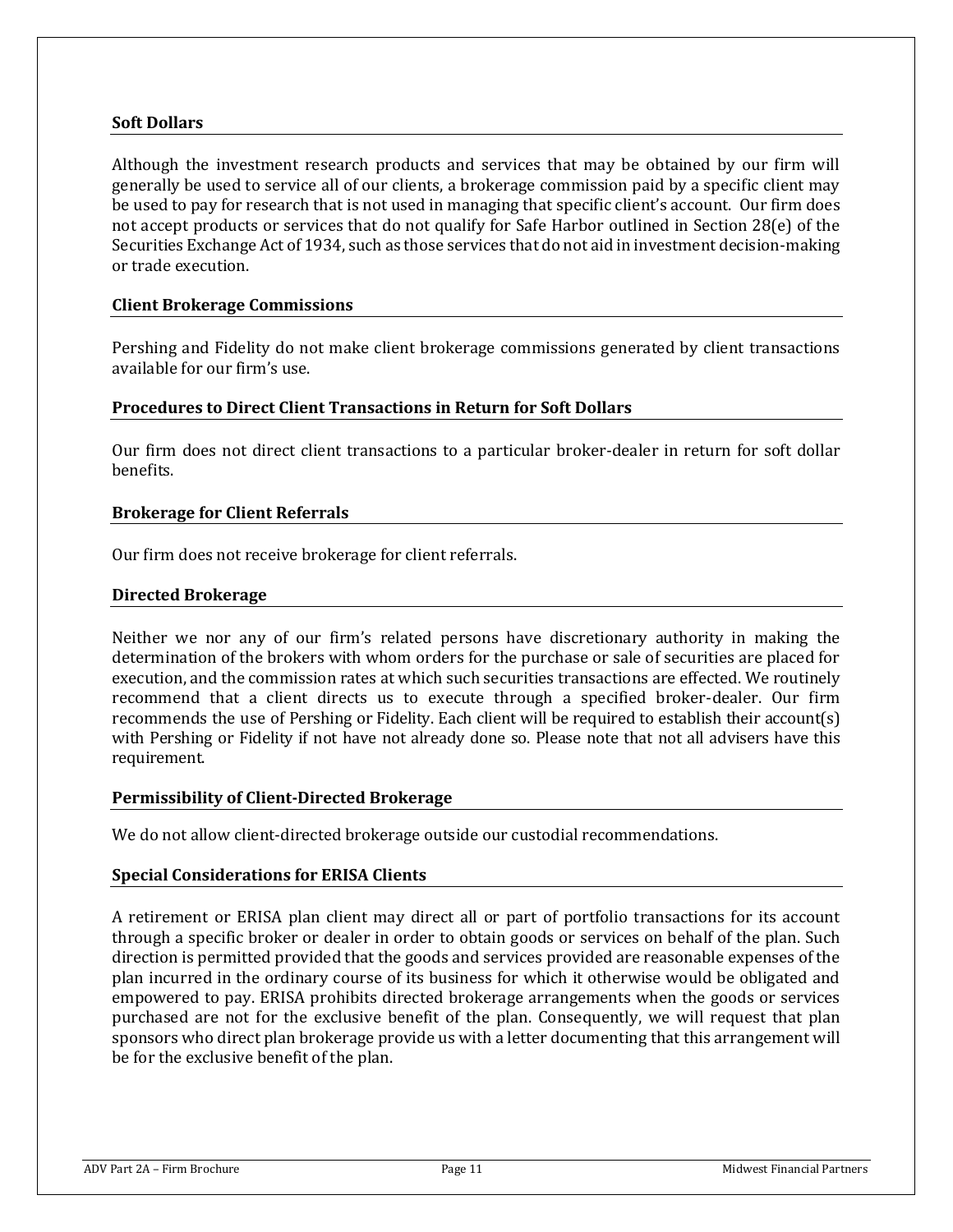#### **Aggregation of Purchase or Sale**

We perform investment management services for various clients. There are occasions on which portfolio transactions may be executed as part of concurrent authorizations to purchase or sell the same security for numerous accounts served by our firm, which involve accounts with similar investment objectives. Although such concurrent authorizations potentially could be either advantageous or disadvantageous to any one or more particular accounts, they are affected only when we believe that to do so will be in the best interest of the effected accounts. When such concurrent authorizations occur, the objective is to allocate the executions in a manner which is deemed equitable to the accounts involved. In any given situation, we attempt to allocate trade executions in the most equitable manner possible, taking into consideration client objectives, current asset allocation and availability of funds using price averaging, proration and consistently non-arbitrary methods of allocation.

# **Item 13: Review of Accounts or Financial Plans**

<span id="page-13-0"></span>We review accounts on at least an annual basis for our clients subscribing to our Comprehensive Portfolio Management service. The nature of these reviews is to learn whether clients' accounts are in line with their investment objectives, appropriately positioned based on market conditions, and investment policies, if applicable. Only our Financial Advisors will conduct reviews.

We may review client accounts more frequently than described above. Among the factors which may trigger an off-cycle review are major market or economic events, the client's life events, requests by the client, etc.

Retirement Plan Consulting clients receive reviews of their retirement plans for the duration of the retirement plan consulting service. We also provide ongoing services to Retirement Plan Consulting clients where we meet with such clients upon their request to discuss updates to their plans, changes in their circumstances, etc. Retirement Plan Consulting clients do not receive written or verbal updated reports regarding their retirement plans unless they choose to contract with us for ongoing Retirement Plan Consulting services.

# **Item 14: Client Referrals & Other Compensation**

#### <span id="page-13-1"></span>**Product Sponsors**

Representatives of our firm will occasionally accept travel expense reimbursement provided by product sponsors in order to attend their educational events. The reimbursement is not directly dependent upon the recommendation of any specific product. Although we may be incentivized to recommend products from product sponsors that reimburse our travel, our representatives will always adhere to their fiduciary duty in recommending appropriate investments for our clients.

#### **Referral Fees**

Our firm does not pay referral fees (non-commission based) to independent solicitors (nonregistered representatives) for the referral of their clients to our firm in accordance with Rule 206 (4)-3 of the Investment Advisers Act of 1940.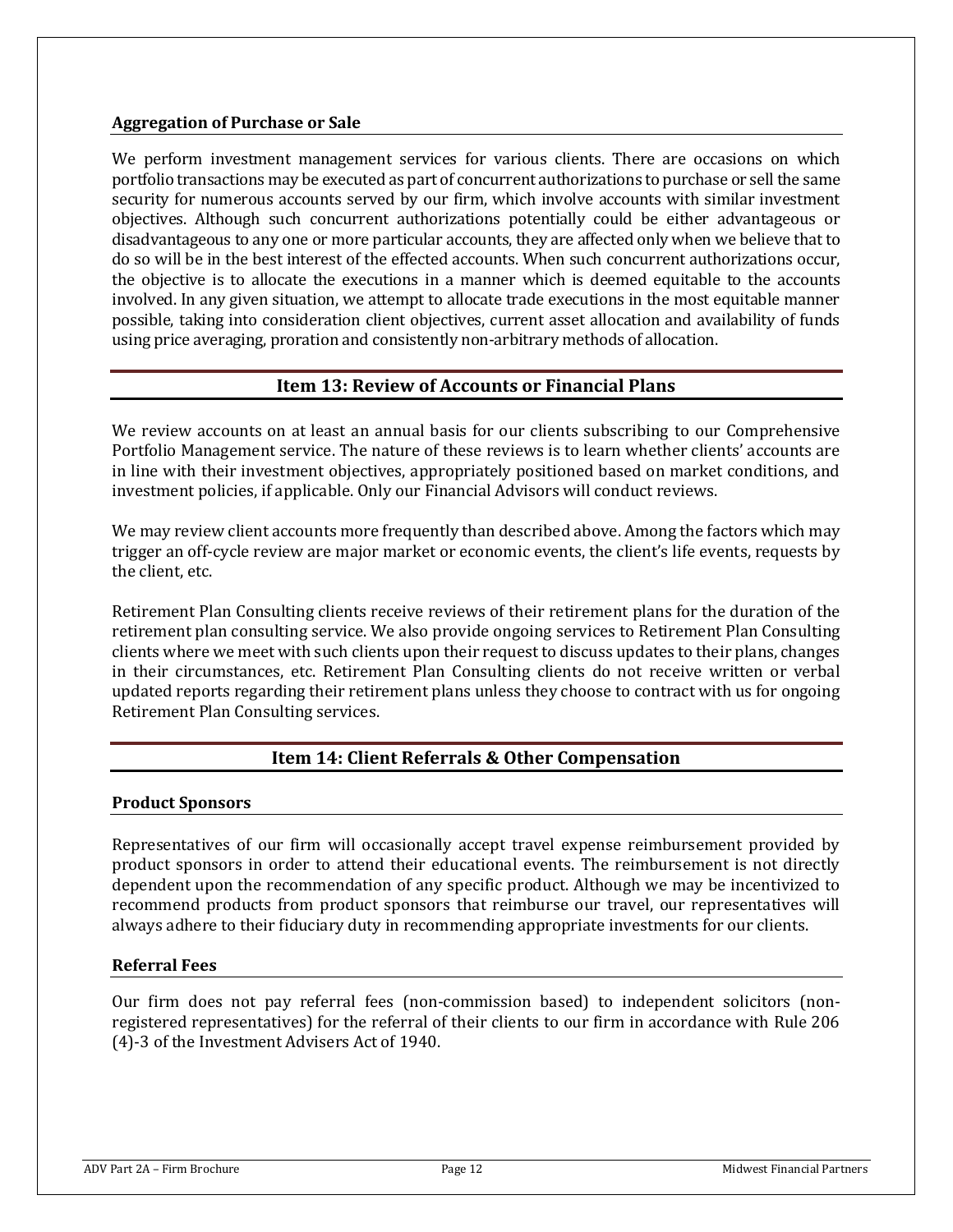# **Item 15: Custody**

## <span id="page-14-0"></span>**Trustee and Bill Paying Services:**

Midwest Financial Partners Family Office, Inc. and Midwest Financial Partners, Inc., firms under common control with Midwest Financial Partners Investments, Inc. dba Midwest Financial Partners, serve as trustees for one or more trusts, perform bill paying services for some clients, or act as agents on behalf of certain clients. As such, our firm will be deemed to have custody if such services are provided to our advisory clients. The client assets of which our firm has custody are verified by actual examination at least once during each calendar year by an independent public accountant registered with the Public Company Accounting Oversight Board, at a time that is chosen by the accountant without prior notice or announcement to our firm and that is irregular from year to year. Clients are encouraged to raise any questions with us about the custody, safety or security of their assets and our custodial recommendations.

## **Third Party Money Movement:**

The SEC issued a no‐action letter ("Letter") with respect to the Rule 206(4)‐2 ("Custody Rule") under the Investment Advisers Act of 1940 ("Advisers Act"). The letter provided guidance on the Custody Rule as well as clarified that an adviser who has the power to disburse client funds to a third party under a standing letter of instruction ("SLOA") is deemed to have custody. As such, our firm has adopted the following safeguards in conjunction with the account custodian:

- The client provides an instruction to the qualified custodian, in writing, that includes the client's signature, the third party's name, and either the third party's address or the third party's account number at a custodian to which the transfer should be directed.
- The client authorizes the investment adviser, in writing, either on the qualified custodian's form or separately, to direct transfers to the third party either on a specified schedule or from time to time.
- The client's qualified custodian performs appropriate verification of the instruction, such as a signature review or other method to verify the client's authorization, and provides a transfer of funds notice to the client promptly after each transfer.
- The client has the ability to terminate or change the instruction to the client's qualified custodian.
- The investment adviser has no authority or ability to designate or change the identity of the third party, the address, or any other information about the third party contained in the client's instruction.
- The investment adviser maintains records showing that the third party is not a related party of the investment adviser or located at the same address as the investment adviser.
- The client's qualified custodian sends the client, in writing, an initial notice confirming the instruction and an annual notice reconfirming the instruction.

# **Item 16: Investment Discretion**

<span id="page-14-1"></span>Clients have the option of providing our firm with investment discretion on their behalf, pursuant to an executed investment advisory client agreement. By granting investment discretion, we are authorized to execute securities transactions, which securities are bought and sold, and the total amount to be bought and sold. Limitations may be imposed by the client in the form of specific constraints on any of these areas of discretion with our firm's written acknowledgement.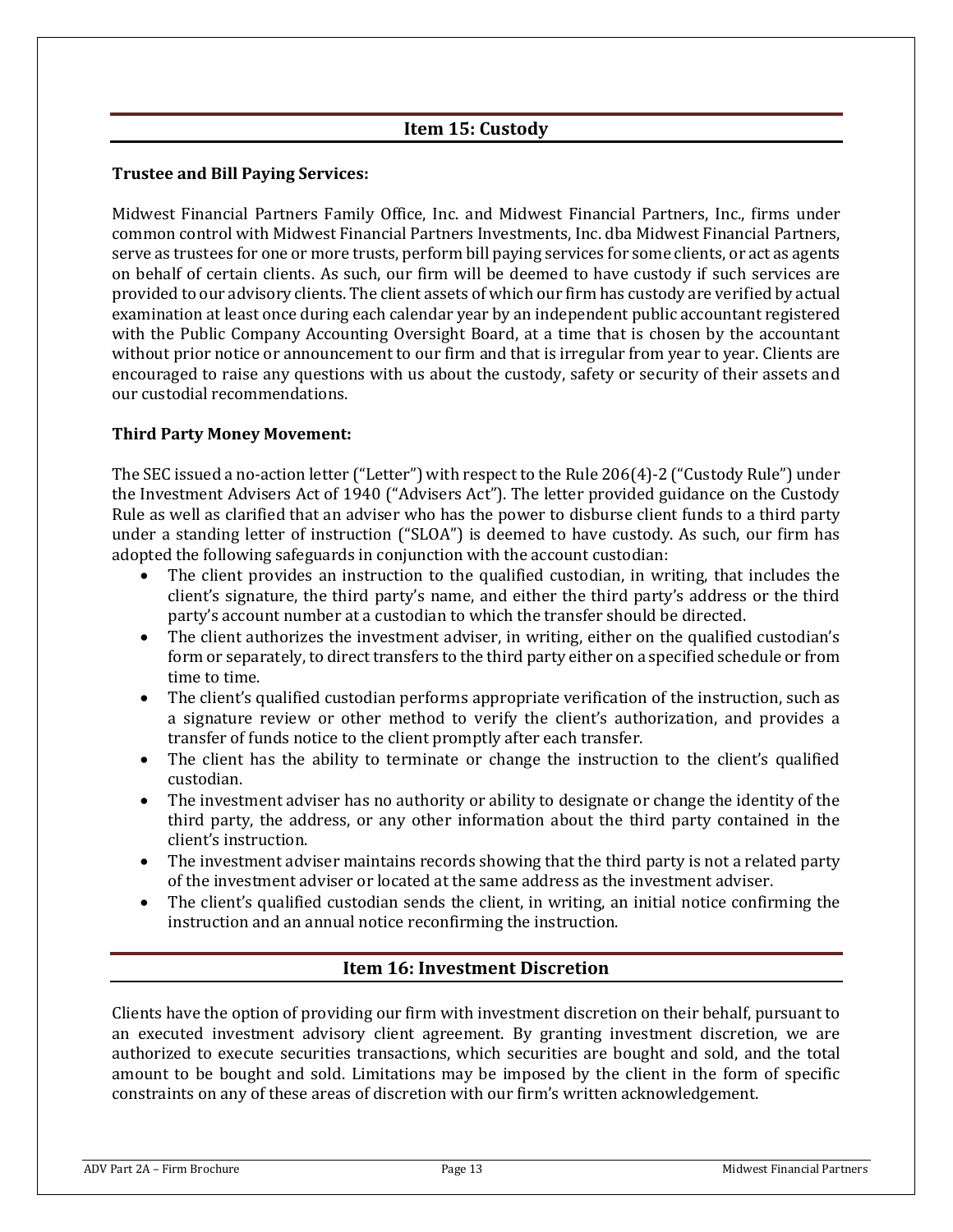# **Item 17: Voting Client Securities**

<span id="page-15-0"></span>We do not accept proxy authority to vote client securities. Clients will receive proxies or other solicitations directly from their custodian or a transfer agent. In the event that proxies are sent to our firm, we will forward them on to you and ask the party who sent them to mail them directly to you in the future. Clients may call, write or email us to discuss questions they may have about particular proxy votes or other solicitations.

## **Item 18: Financial Information**

<span id="page-15-1"></span>We are not required to provide financial information in this Brochure because we do not require the prepayment of more than \$1,200 in fees and six or more months in advance, and we do not have a financial condition or commitment that impairs our ability to meet contractual and fiduciary obligations to clients. Please see Item 15 for custody issues presented by our firm's outside business activities. We have never been the subject of a bankruptcy proceeding.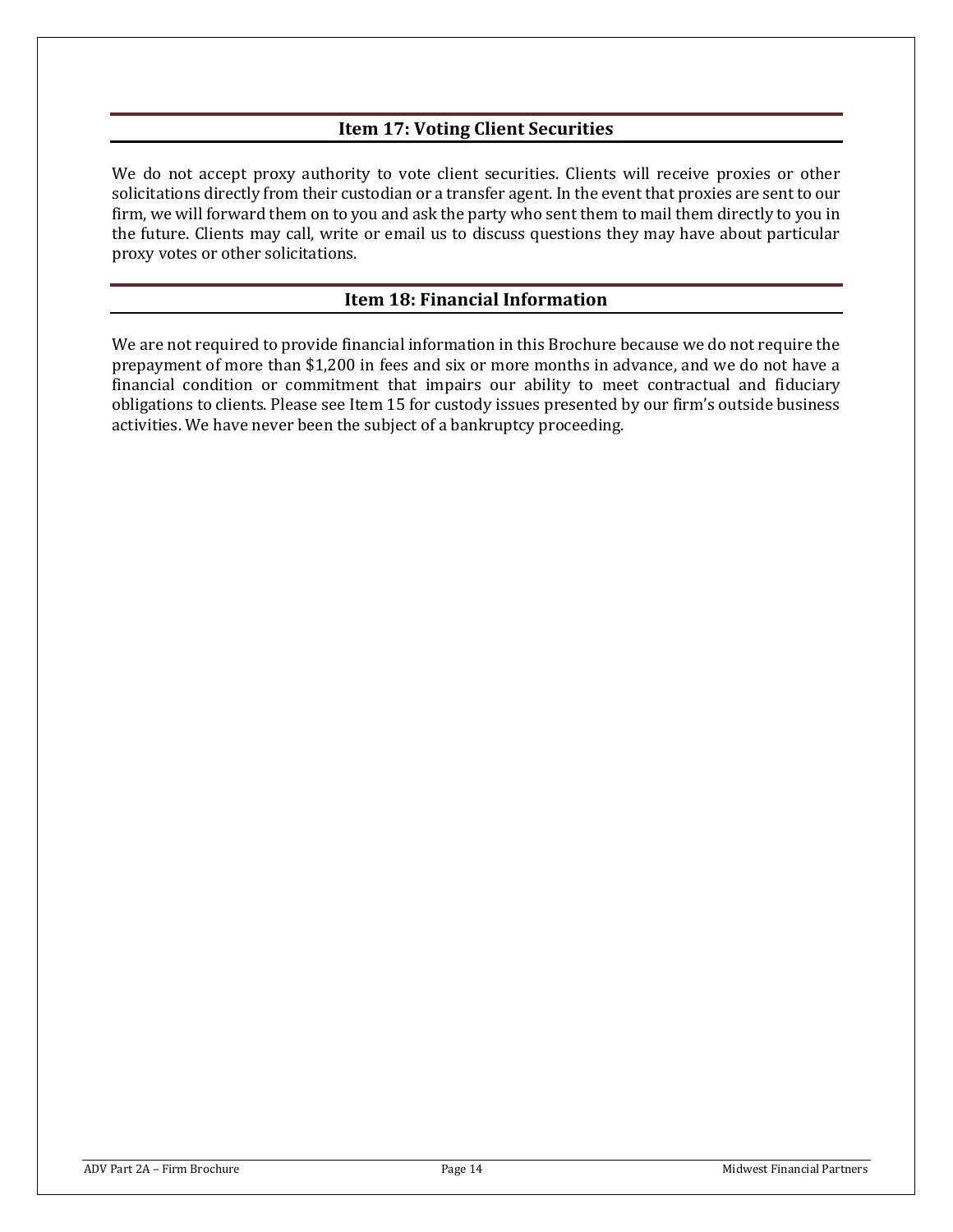# **Part 2B of Form ADV: Brochure Supplement Item 1: Cover Page March 2022**

**Thomas D. St. Hilaire**

**Midwest Financial Partners 912 West St. Germain Street, Suite 300 Saint Cloud, MN 56301 [www.mfpmn.com](http://www.mfpmn.com/)**

> **Firm Contact: Mark P. Boyle Chief Compliance Officer**

**This brochure supplement provides information about Thomas D. St. Hilaire that supplements our brochure. You should have received a copy of that brochure. Please contact Mark P. Boyle if you did not receive Midwest Financial Partners Investments, Inc dba Midwest Financial Partners' brochure or if you have any questions about the contents of this supplement. Additional information about Thomas D. St. Hilaire is available on the SEC's website at [www.adviserinfo.sec.gov](http://www.adviserinfo.sec.gov/) by searching CRD# 4446701.**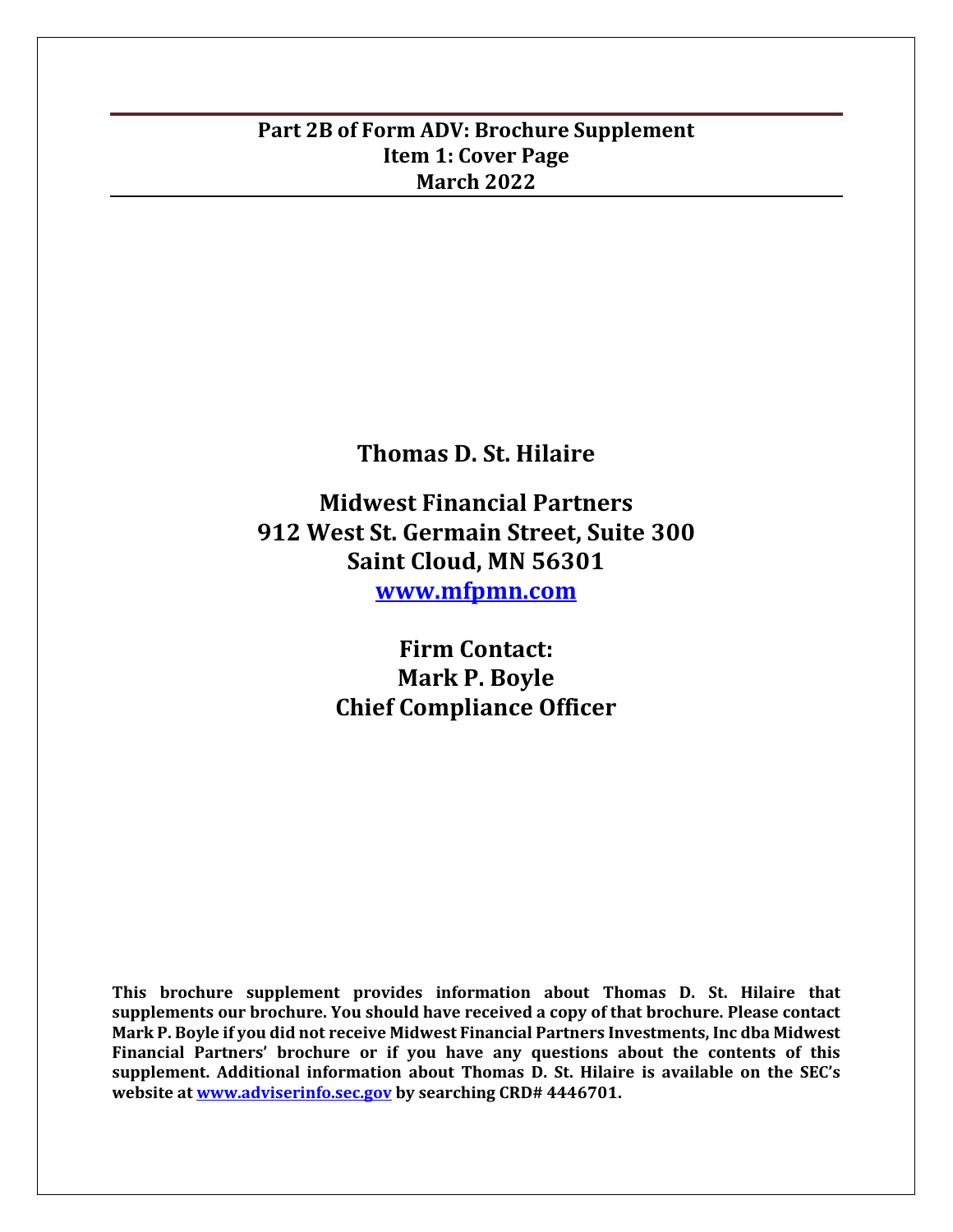# **Item 2: Educational Background & Business Experience**

#### **Thomas D. St. Hilaire Year of Birth:** 1974

#### **Educational Background:**

• 1996; Yale University: Bachelor of Arts in Ethics, Politics & Economics

#### **Business Background:**

- 12/2014 Present Midwest Financial Partners Investments, Inc; President & Investment Advisor Representative
- 01/2013 Present Midwest Financial Partners, Inc; President
- 09/2014 12/2019 VOYA Financial Advisors Inc.; Registered Representative
- 11/2008 12/2012 Mahowald Financial Partners; President
- 06/2005 08/2014 ING Financial Partners Inc.; Registered Representative
- 01/2004 06/2005 Factory Motor Parts; Director of Marketing

#### **Exams, Licenses & Other Professional Designations:**

- 2010: Chartered Financial Analyst (CFA)
- 2007: Certified Financial Planner (CFP®)
- 2007: Chartered Life Underwriter (CLU®)
- 2007: Chartered Financial Consultant (ChFC®)
- 2005: Life & Health Insurance Licensed
- 2005: Series 66 Exam
- 2002: Series 24 Exam
- 2001: Series 7 Exam

The CHARTERED FINANCIAL ANALYST (CFA) charter is a globally respected, graduate-level investment credential established in 1962 and awarded by CFA Institute. The CFA is a professional designation that measures the competence and integrity of financial analysts. To qualify candidates must have four years of investment or financial career experience and hold a bachelors degree. To earn the CFA charter, candidates must: 1) pass three sequential, six-hour examinations; 2) have at least four years of qualified professional investment experience; 3) join CFA Institute as members; and 4) commit to abide by, and annually reaffirm, their adherence to the CFA Institute Code of Ethics and Standards of Professional Conduct. The CFA Program curriculum is updated every year by experts from around the world to ensure that candidates learn the most relevant and practical new tools, ideas, and investment and wealth management skills to reflect the dynamic and complex nature of the profession.

CERTIFIED FINANCIAL PLANNER™ (CFP®) certification is obtained by completing an advanced collegelevel course of study addressing the financial planning subject areas that the CFP board's studies have determined as necessary for the competent and professional delivery of financial planning services, a comprehensive certification exam (administered in 10 hours over a 2 day period) and agreeing to be bound by the CFP board's standard of professional conduct. As a prerequisite the IAR must have a bachelor's degree from a regionally accredited United States college or university (or foreign university equivalent) and have at least 3 years of full time financial planning experience (or equivalent measured at 2,000 hours per year). This designation requires 30 hours of continuing education every 2 years and renewing an agreement to be bound by the standards of professional conduct.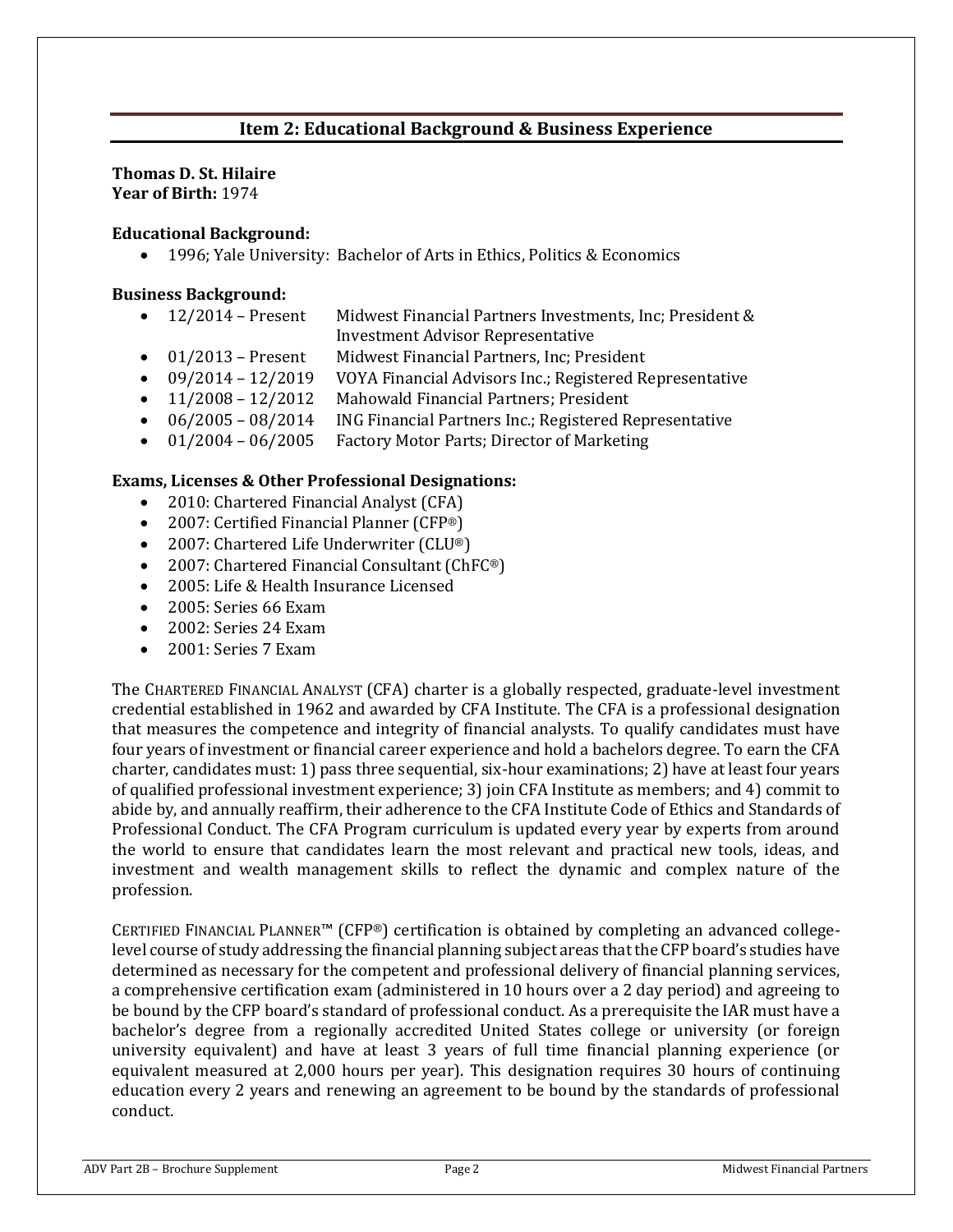Chartered Financial Consultant (ChFC®) designation is obtained by completing 6 core, 2 elective courses and a final exam for each course. As a prerequisite the IAR must have 3 years of full time business experience in these related fields: underwriting and management, financial services and employee benefits, client service, financial institution management or four year college degree, government regulatory service, or be an actuary, attorney, CPA, investment advisor, real estate investment advisor, stockbroker or trust officer. This designation requires 30 hours of continuing education every 2 years.

The CHARTERED LIFE UNDERWRITER (CLU®) is offered by The American College. To receive the CLU® designation, you must successfully complete all courses in your selected program, meet experience requirements and ethics standards, and agree to comply with The American College Code of Ethics and Procedures. Three years of full-time business experience is required for all Huebner School designations.

## **Item 3: Disciplinary Information**

There are no legal or disciplinary events material to the evaluation of Mr. St. Hilaire.

## **Item 4: Other Business Activities**

Mr. St. Hilaire is a licensed insurance agent. He may offer insurance products and receive normal and customary fees as a result of insurance sales. A conflict of interest may arise as these insurance sales may create an incentive to recommend products based on the compensation he and/or our supervised persons may earn.

Mr. St. Hilaire is the sole owner of Midwest Financial Partners Family Office, Inc. and Midwest Financial Partners, Inc. In accordance with the express terms of the applicable trust and Minnesota Statutes chapter 501C, Midwest Financial Partners Family Office, Inc. and Midwest Financial Partners, Inc., firms under common control with Midwest Financial Partners Investments, Inc. dba Midwest Financial Partners, will assist in the administration of trusts by acting as trustees. Midwest Financial Partners Family Office, Inc. and Midwest Financial Partners, Inc. may be wholly or partly responsible for selecting an advisor, broker, or investment manager and any such advisor, broker, or investment manager may be affiliated with Midwest Financial Partners Family Office, Inc. and/or Midwest Financial Partners, Inc. Such affiliation, if any, shall not affect the duties and responsibilities of Midwest Financial Partners Family Office, Inc. and Midwest Financial Partners, Inc. under its service agreement or any applicable law.

Midwest Financial Partners Family Office, Inc. and Midwest Financial Partners, Inc. will serve as trustees, provide bill pay services, or act as agents on behalf of clients. Midwest Financial Partners Family Office, Inc. also provides tax preparation services. In order to avoid conflicts of interest, clients of Midwest Financial Partners Investments, Inc. dba Midwest Financial Partners are under no obligation to engage Midwest Financial Partners Family Office, Inc. or Midwest Financial Partners, Inc. for their services.

## **Item 5: Additional Compensation**

Mr. St. Hilaire does not receive any other economic benefit for providing advisory services in addition to advisory fees.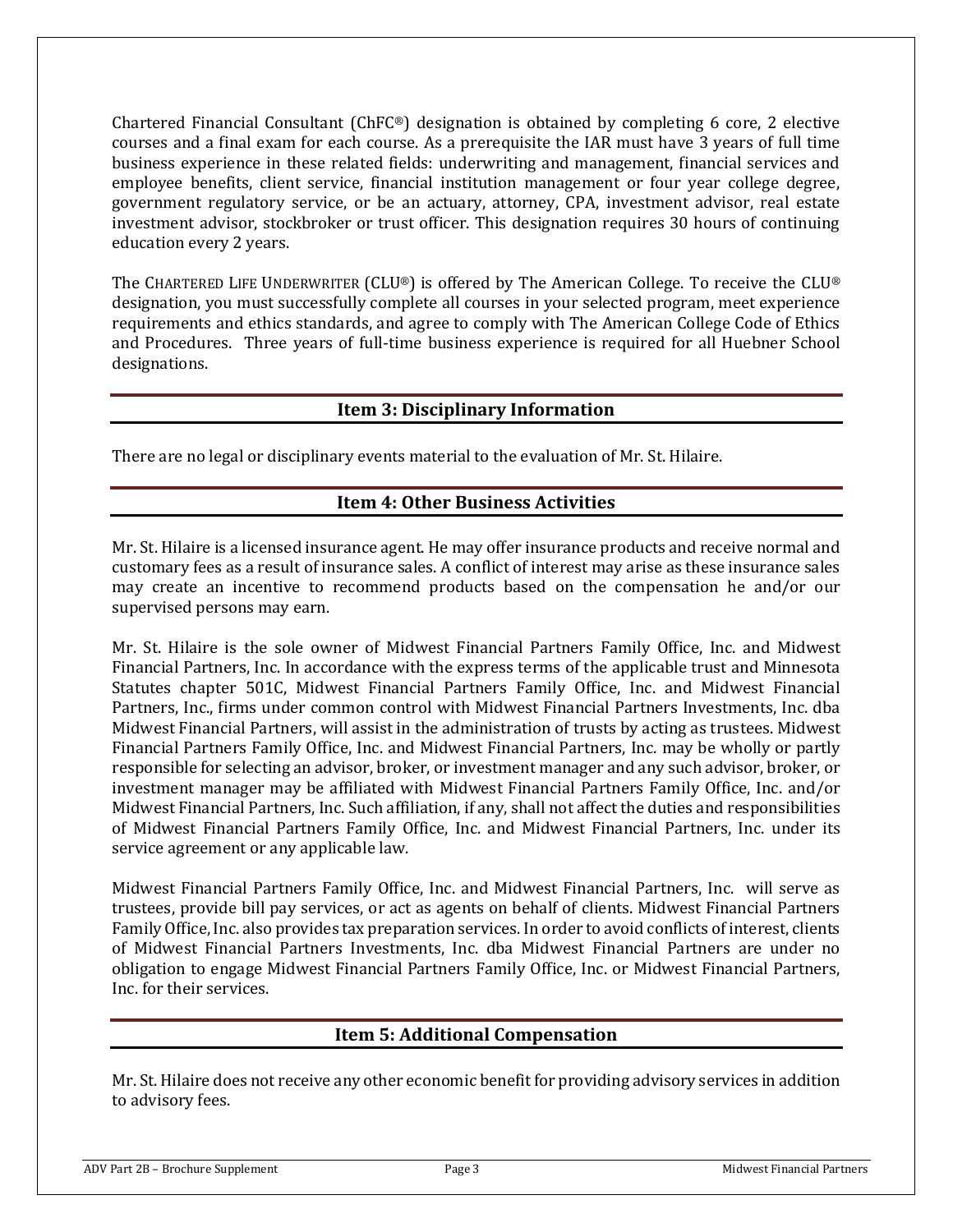# **Item 6: Supervision**

Mark P. Boyle, Chief Compliance Officer of Midwest Financial Partners Investments, Inc, supervises and monitors Mr. St. Hilaire's activities on a regular basis to ensure compliance with our firm's Code of Ethics. Please contact Mr. Boyle if you have any questions about Mr. St. Hilaire's brochure supplement at 320-251-3752.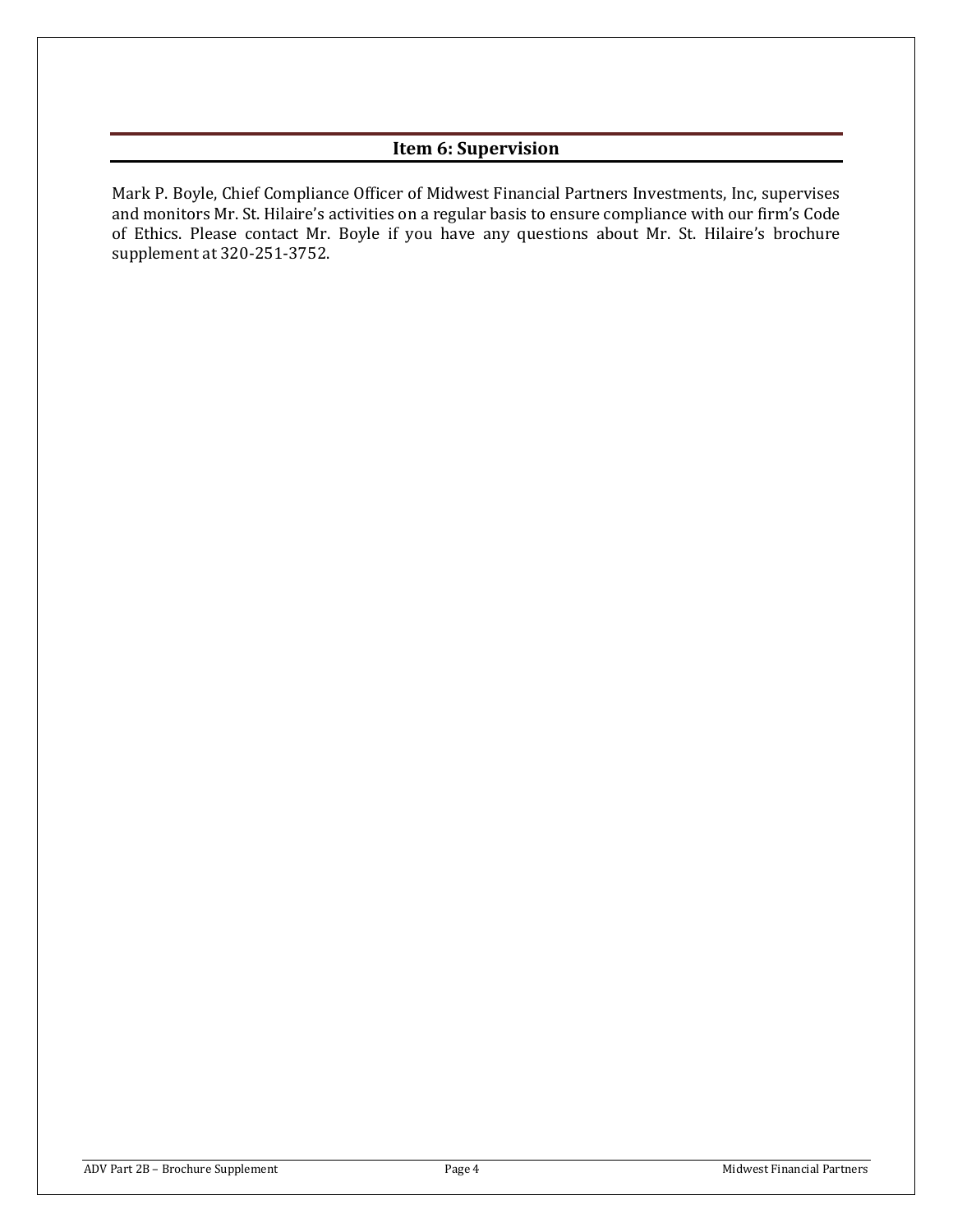# **Part 2B of Form ADV: Brochure Supplement Item 1: Cover Page March 2022**

**Hailey H. Hollenhorst**

**Midwest Financial Partners 912 West St. Germain Street, Suite 300 Saint Cloud, MN 56301 [www.mfpmn.com](http://www.mfpmn.com/)**

> **Firm Contact: Mark P. Boyle Chief Compliance Officer**

**This brochure supplement provides information about Hailey H. Hollenhorst that supplements our brochure. You should have received a copy of that brochure. Please contact Mr. Boyle if you did not receive Midwest Financial Partners Investments, Inc dba Midwest Financial Partners' brochure or if you have any questions about the contents of this supplement. Additional information about Hailey H. Hollenhorst is available on the SEC's website at [www.adviserinfo.sec.gov](http://www.adviserinfo.sec.gov/) by searching CRD # 6794484.**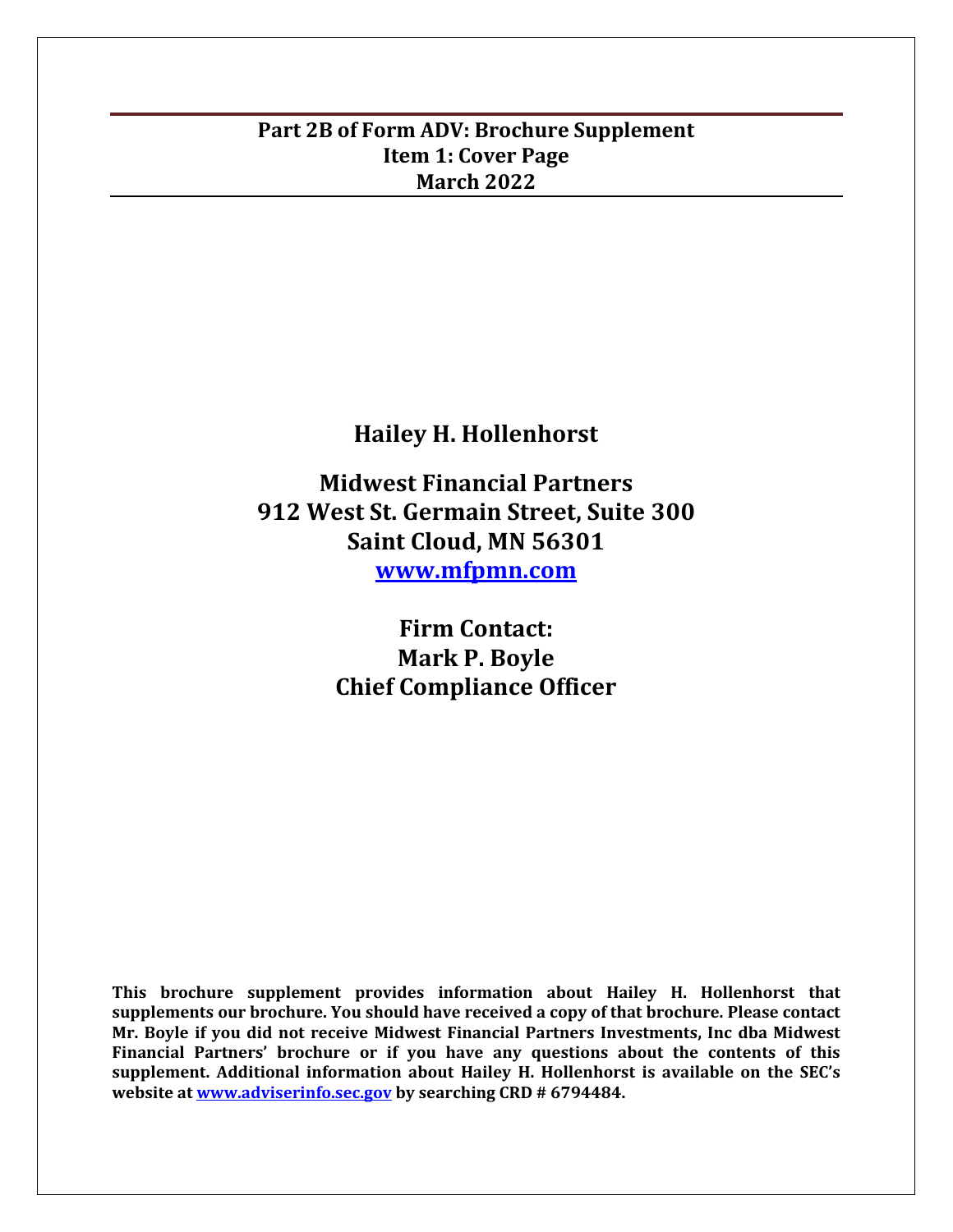# **Item 2: Educational Background & Business Experience**

#### **Hailey Harren Hollenhorst Year of Birth:** 1985

#### **Educational Background:**

- 2010: Loyola University of Chicago School of Law; Juris Doctorate
- 2007: Gustavus Adolphus College; Bachelor of Arts in Financial Economics & Political Science

#### **Business Background:**

- 05/2017 Present Midwest Financial Partners Investments, Inc;
- Investment Advisor Representative
- 10/2014 04/2017 Quarles & Brady LLP; Senior Associate
- 10/2010 10/2014 Gray, Plant, Mooty, Mooty & Bennett, P.A.; Associate

#### **Exams, Licenses & Other Professional Designations:**

- 07/2019 Certified Financial Planner™ (CFP®)
- $\bullet$  07/2017 Series 65
- 07/2017 Accident & Health, Life

CERTIFIED FINANCIAL PLANNER™ (CFP®) certification is obtained by completing an advanced collegelevel course of study addressing the financial planning subject areas that the CFP board's studies have determined as necessary for the competent and professional delivery of financial planning services, a comprehensive certification exam (administered in 10 hours over a 2 day period) and agreeing to be bound by the CFP board's standard of professional conduct. As a prerequisite the IAR must have a bachelor's degree from a regionally accredited United States college or university (or foreign university equivalent) and have at least 3 years of full time financial planning experience (or equivalent measured at 2,000 hours per year). This designation requires 30 hours of continuing education every 2 years and renewing an agreement to be bound by the standards of professional conduct.

#### **Item 3: Disciplinary Information**

There are no legal or disciplinary events material to the evaluation of Ms. Hollenhorst.

## **Item 4: Other Business Activities**

Ms. Hollenhorst is a non-practicing attorney in the State of Minnesota. Legal services are not offered through our firm. If a client requires legal services, they will be referred to a separate attorney. Our firm does not receive any additional compensation for client referrals.

Ms. Hollenhorst is a licensed insurance agent. She may offer insurance products and receive normal and customary fees as a result of insurance sales. A conflict of interest may arise as these insurance sales may create an incentive to recommend products based on the compensation she and/or our supervised persons may earn.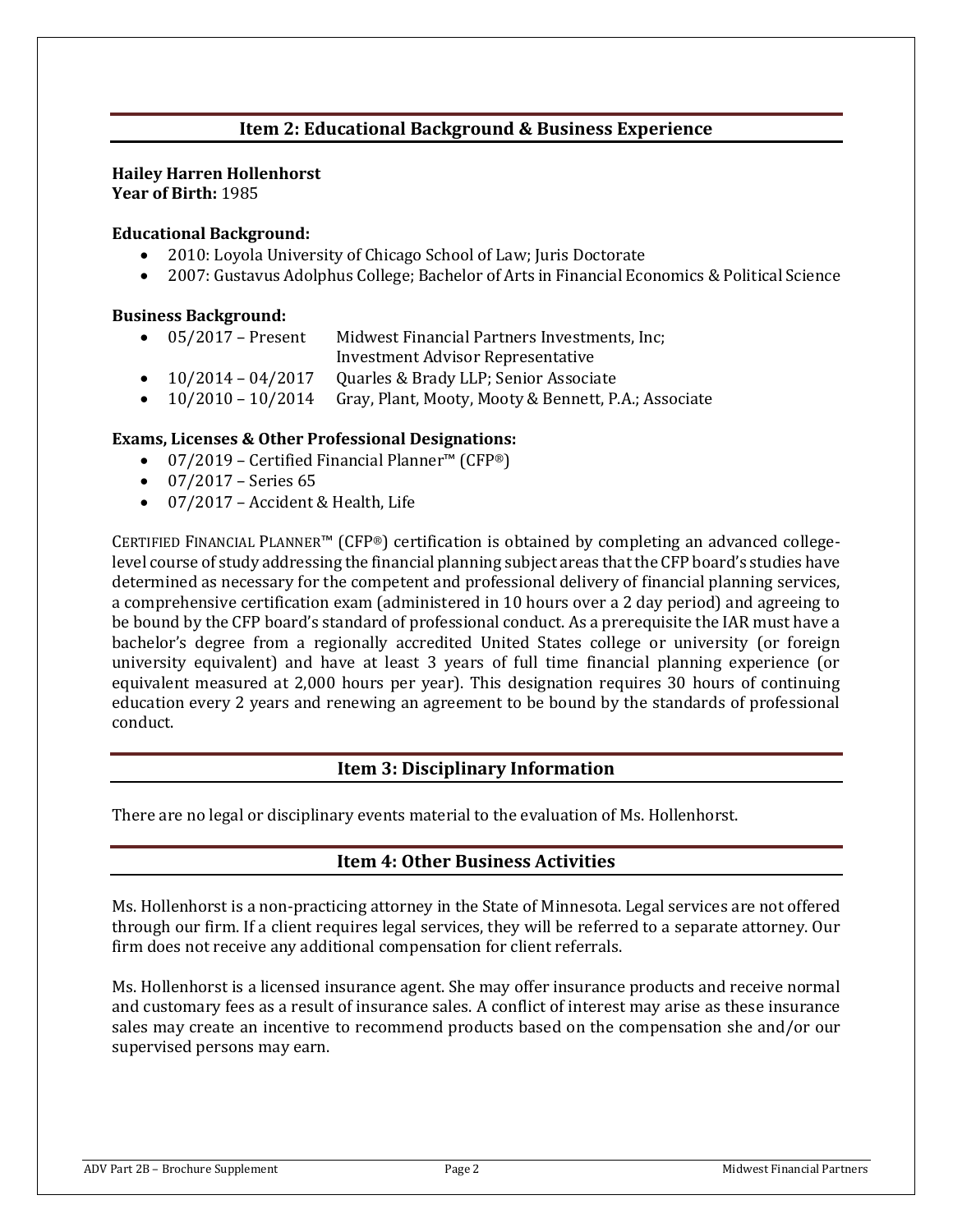# **Item 5: Additional Compensation**

Ms. Hollenhorst does not receive any other economic benefit for providing advisory services in addition to advisory fees.

## **Item 6: Supervision**

Mark P. Boyle, Chief Compliance Officer of Midwest Financial Partners Investments, Inc, supervises and monitors Ms. Hollenhorst's activities on a regular basis to ensure compliance with our firm's Code of Ethics. Please contact Mr. Boyle if you have any questions about Ms. Hollenhorst's brochure supplement at 320-251-3752.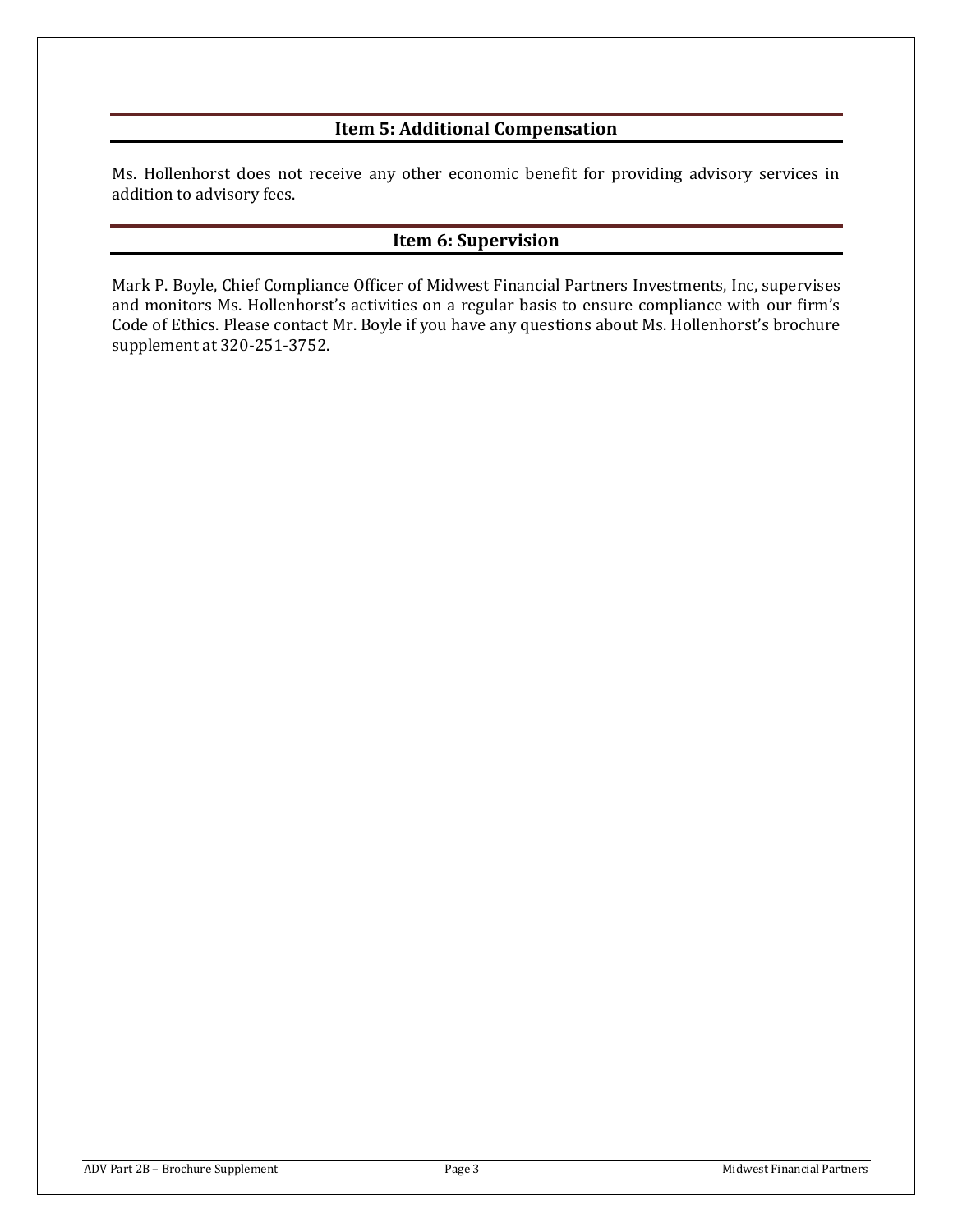# **Part 2B of Form ADV: Brochure Supplement Item 1: Cover Page March 2022**

**Jamie W. Schrupp**

**Midwest Financial Partners 912 West St. Germain Street, Suite 300 Saint Cloud, MN 56301 [www.mfpmn.com](http://www.mfpmn.com/)**

> **Firm Contact: Mark P. Boyle Chief Compliance Officer**

**This brochure supplement provides information about Jamie W. Schrupp that supplements our brochure. You should have received a copy of that brochure. Please contact Mr. Boyle if you did not receive Midwest Financial Partners Investments, Inc dba Midwest Financial Partners' brochure or if you have any questions about the contents of this supplement. Additional information about Jamie W. Schrupp is available on the SEC's website at [www.adviserinfo.sec.gov](http://www.adviserinfo.sec.gov/) by searching CRD # 5916140.**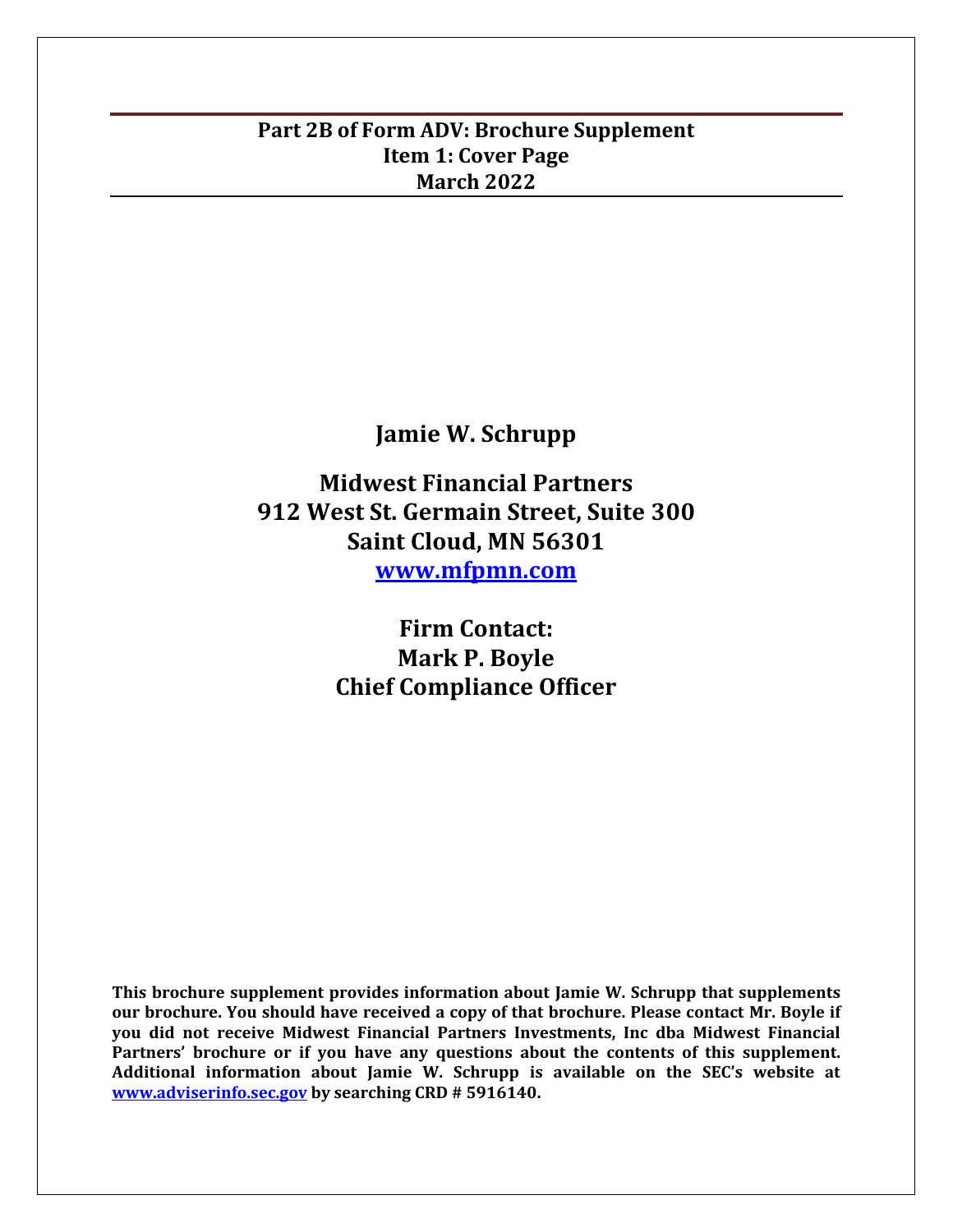# **Item 2: Educational Background & Business Experience**

#### **Jamie W. Schrupp Year of Birth:** 1974

**Educational Background:** 

• 1997: University of North Dakota; Bachelor of Science in Engineering

## **Business Background:**

| $12/2014$ – Present | Midwest Financial Partners Investments, Inc; |  |
|---------------------|----------------------------------------------|--|
|                     | .                                            |  |

- Investment Advisor Representative • 09/2014 - 12/2017 VOYA Financial Advisors Inc.; Registered Representative
- 01/2013 Present Midwest Financial Partners, Inc; Agent
- 04/2011 08/2014 ING Financial Partners Inc; Registered Representative
- 04/2011 12/2012 Mahowald Financial Partners; Agent
- 08/2003 04/2011 Target Corporation.; Manager

## **Exams, Licenses & Other Professional Designations:**

- 2017: Certificate in Investment Performance Measurement (CIPM®)
- 2013: Chartered Financial Consultant (ChFC<sup>®</sup>)
- 2013: Chartered Life Underwriter (CLU®)
- 2013: Certified Financial Planner (CFP®)
- 2011: Series 7 & 66 Exams
- 2011: Life & Health Insurance Licensed

The Certificate in Investment Performance Measurement (CIPM®) is offered by the CFA Institute. To obtain the Certificate, one must sequentially pass two examinations (known respectively as Principles and Expert). The content of each of these examinations includes 13% on ethics and professional standards. A certain level of practical experience is also required before obtaining the certificate. After obtaining the Certificate, Certificate-holders are required to engage in continuing education, and to file a Professional Conduct Statement (PCS) annually. Misconduct can render a certificate-holder liable to professional discipline.

Chartered Financial Consultant (ChFC®) designation is obtained by completing 6 core, 2 elective courses and a final exam for each course. As a prerequisite the IAR must have 3 years of full time business experience in these related fields: underwriting and management, financial services and employee benefits, client service, financial institution management or four year college degree, government regulatory service, or be an actuary, attorney, CPA, investment advisor, real estate investment advisor, stockbroker or trust officer. This designation requires 30 hours of continuing education every 2 years.

The CHARTERED LIFE UNDERWRITER (CLU®) is offered by The American College. To receive the CLU® designation, you must successfully complete all courses in your selected program, meet experience requirements and ethics standards, and agree to comply with The American College Code of Ethics and Procedures. Three years of full-time business experience is required for all Huebner School designations.

CERTIFIED FINANCIAL PLANNER™ (CFP®) certification is obtained by completing an advanced collegelevel course of study addressing the financial planning subject areas that the CFP board's studies have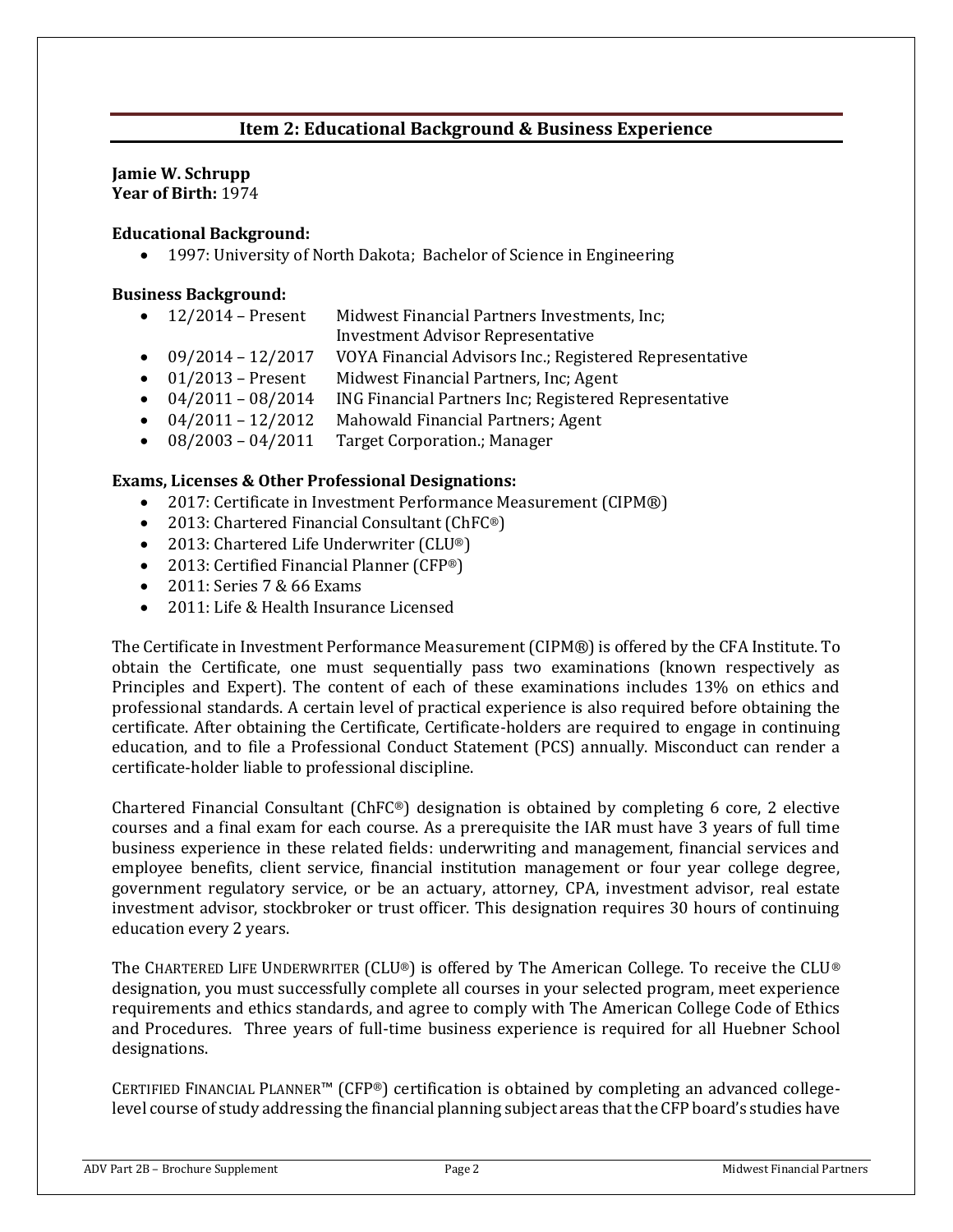determined as necessary for the competent and professional delivery of financial planning services, a comprehensive certification exam (administered in 10 hours over a 2 day period) and agreeing to be bound by the CFP board's standard of professional conduct. As a prerequisite the IAR must have a bachelor's degree from a regionally accredited United States college or university (or foreign university equivalent) and have at least 3 years of full time financial planning experience (or equivalent measured at 2,000 hours per year). This designation requires 30 hours of continuing education every 2 years and renewing an agreement to be bound by the standards of professional conduct.

## **Item 3: Disciplinary Information**

There are no legal or disciplinary events material to the evaluation of Mr. Schrupp.

## **Item 4: Other Business Activities**

Mr. Schrupp is a licensed insurance agent. He may offer insurance products and receive normal and customary fees as a result of insurance sales. A conflict of interest may arise as these insurance sales may create an incentive to recommend products based on the compensation he and/or our supervised persons may earn.

# **Item 5: Additional Compensation**

Mr. Schrupp does not receive any other economic benefit for providing advisory services in addition to advisory fees.

# **Item 6: Supervision**

Mark P. Boyle, Chief Compliance Officer of Midwest Financial Partners Investments, Inc, supervises and monitors Mr. Schrupp's activities on a regular basis to ensure compliance with our firm's Code of Ethics. Please contact Mr. Boyle if you have any questions about Mr. Schrupp's brochure supplement at 320-251-3752.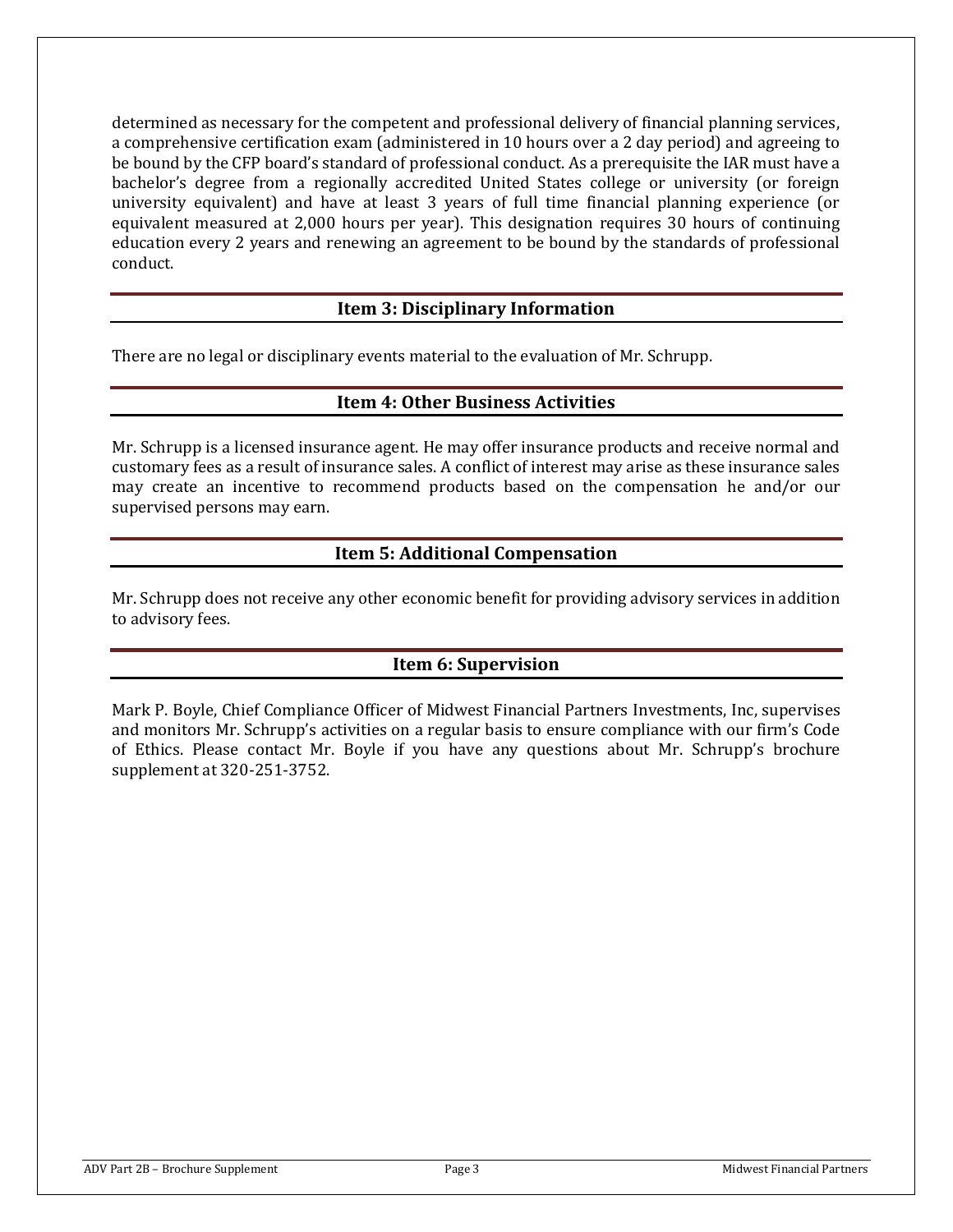# **Part 2B of Form ADV: Brochure Supplement Item 1: Cover Page March 2022**

# **Mark P. Boyle**

**Midwest Financial Partners 912 West St. Germain Street, Suite 300 Saint Cloud, MN 56301 [www.mfpmn.com](http://www.mfpmn.com/)**

> **Firm Contact: Mark P. Boyle Chief Compliance Officer**

**This brochure supplement provides information about Mark P. Boyle that supplements our brochure. You should have received a copy of that brochure. Please contact Mark P. Boyle if you did not receive Midwest Financial Partners Investments, Inc dba Midwest Financial Partners' brochure or if you have any questions about the contents of this supplement. Additional information about Mark Boyle is available on the SEC's website at [www.adviserinfo.sec.gov](http://www.adviserinfo.sec.gov/) by searching CRD# 6456667.**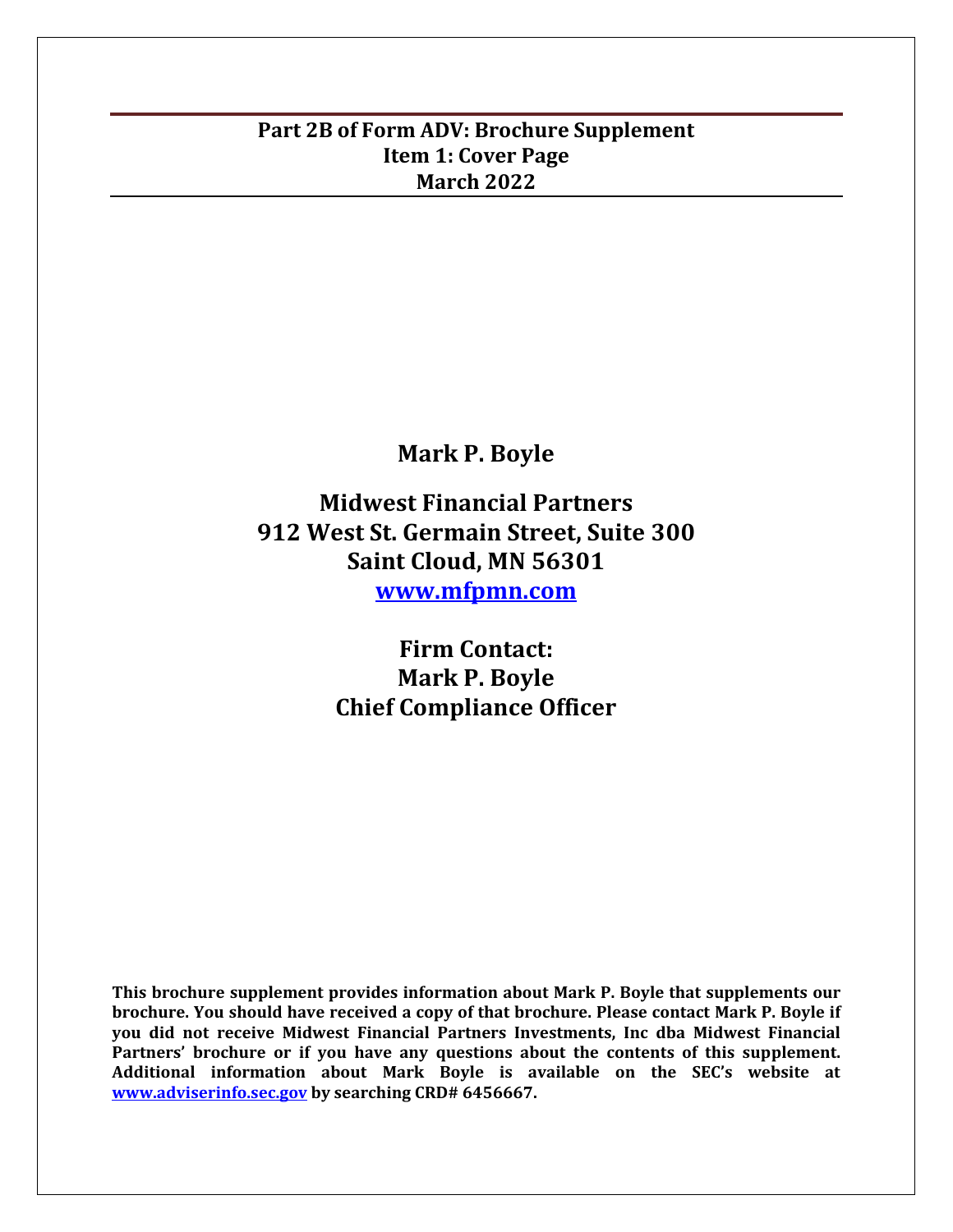# **Item 2: Educational Background & Business Experience**

# **Mark P. Boyle**

**Year of Birth:** 1989

#### **Educational Background:**

- 2013: Saint Cloud State University; Bachelor of Arts in Economics
- 2010: Augsburg University
- 2009: University of Minnesota Duluth

## **Business Background:**

- 02/2015 Present Midwest Financial Partners Investments, Inc;
	- Chief Compliance Officer and Investment Advisor Representative
- 02/2015 12/2017 VOYA Financial Advisors Inc.; Registered Representative
- $09/2014 02/2015$  KPMG; Consultant
- $\bullet$  03/2014 09/2014 Boom Lab; Consultant
- 07/2013 03/2014 Randstad; Contractor
- $08/2012 04/2013$  Independent
- 05/2012 08/2012 Mahowald Insurance Agency; Intern
- 05/2010 05/2011 Helps International; Administrative Assistant

## **Exams, Licenses & Other Professional Designations:**

- 09/2020: Series 65
- 01/2016: Series 24
- 10/2015: Series 66
- 08/2015: Series 7
- 04/2015: MN Life, Health, & Accident License

## **Item 3: Disciplinary Information**

There are no legal or disciplinary events material to the evaluation of Mr. Boyle.

## **Item 4: Other Business Activities**

Mr. Boyle is a licensed insurance agent. He may offer insurance products and receive normal and customary fees as a result of insurance sales. A conflict of interest may arise as these insurance sales may create an incentive to recommend products based on the compensation he and/or our supervised persons may earn.

## **Item 5: Additional Compensation**

Mr. Boyle does not receive any other economic benefit for providing advisory services in addition to advisory fees.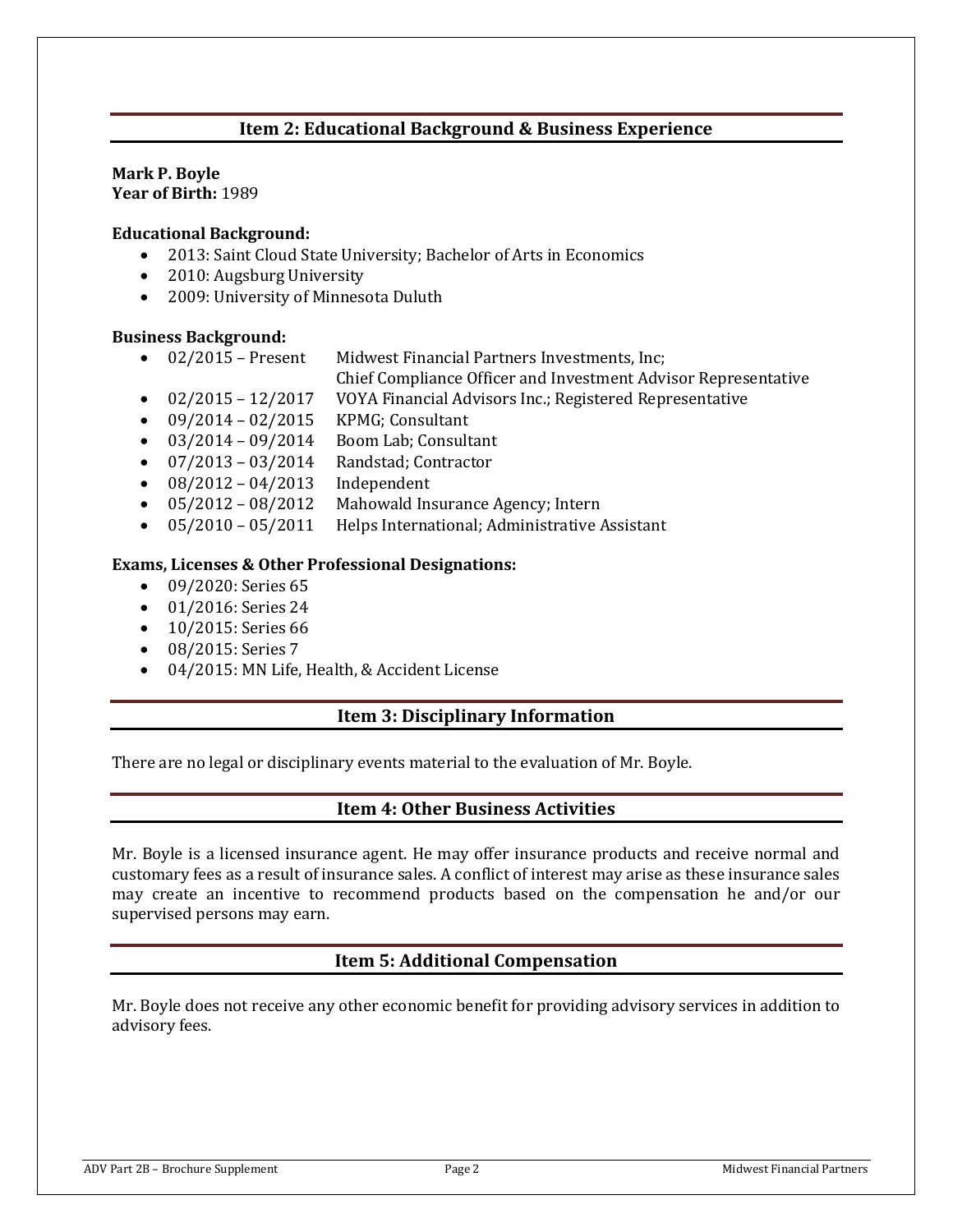# **Item 6: Supervision**

Thomas D. St. Hilaire is a principal of Midwest Financial Partners Investments, Inc and as such supervises and monitors Mr. Boyle's activities on a regular basis to ensure compliance with our firm's Code of Ethics. Please contact Thomas D. St. Hilaire if you have any questions about Mr. Boyle's brochure supplement at 320-251-3752.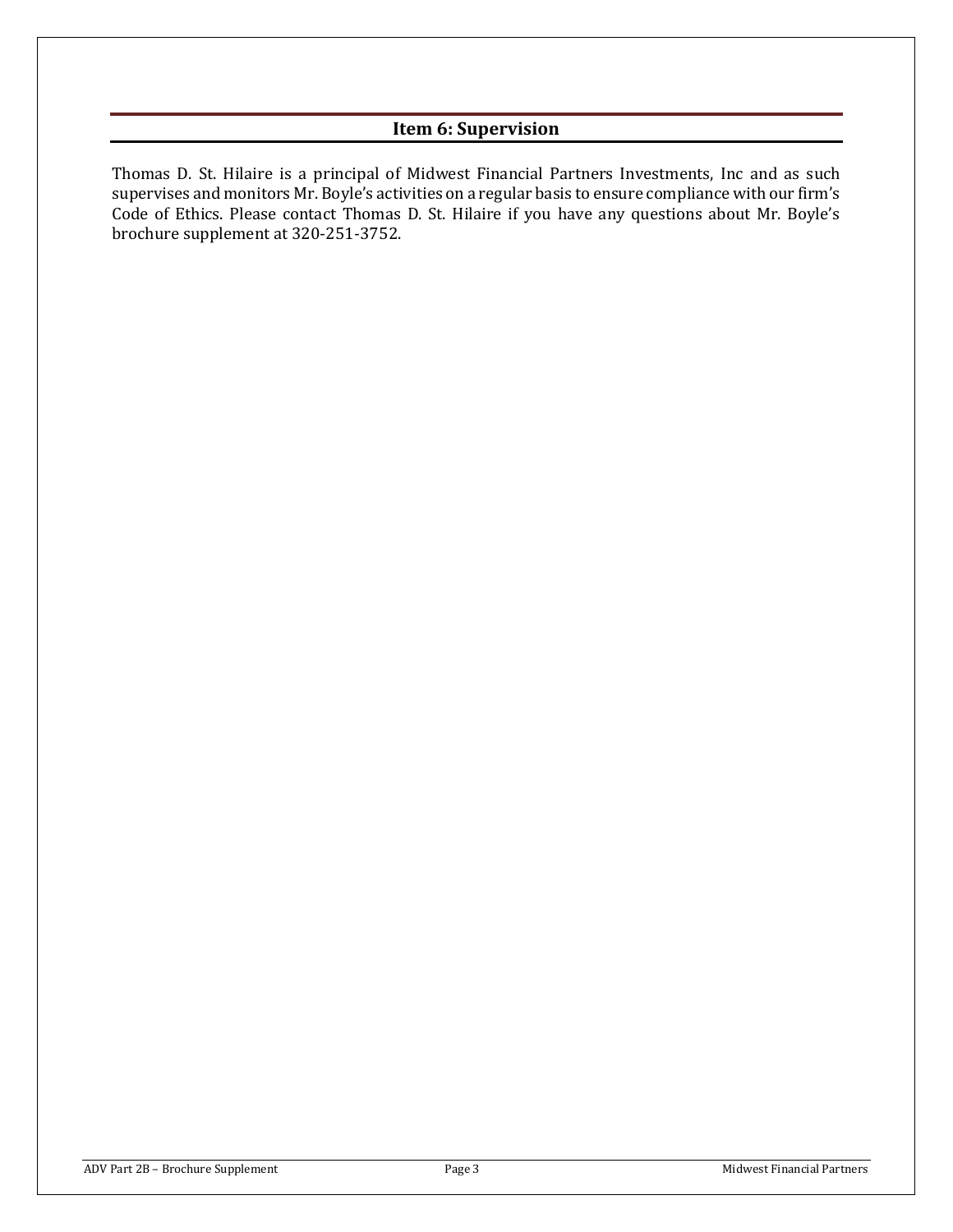# **Part 2B of Form ADV: Brochure Supplement Item 1: Cover Page March 2022**

**John D. Glomski**

**Midwest Financial Partners 912 West St. Germain Street, Suite 300 Saint Cloud, MN 56301 [www.mfpmn.com](http://www.mfpmn.com/)**

> **Firm Contact: Mark P. Boyle Chief Compliance Officer**

**This brochure supplement provides information about John D. Glomski that supplements our brochure. You should have received a copy of that brochure. Please contact Mark P. Boyle if you did not receive Midwest Financial Partners Investments, Inc dba Midwest Financial Partners' brochure or if you have any questions about the contents of this supplement. Additional information about John D. Glomski is available on the SEC's website at [www.adviserinfo.sec.gov](http://www.adviserinfo.sec.gov/) by searching CRD# 5662134.**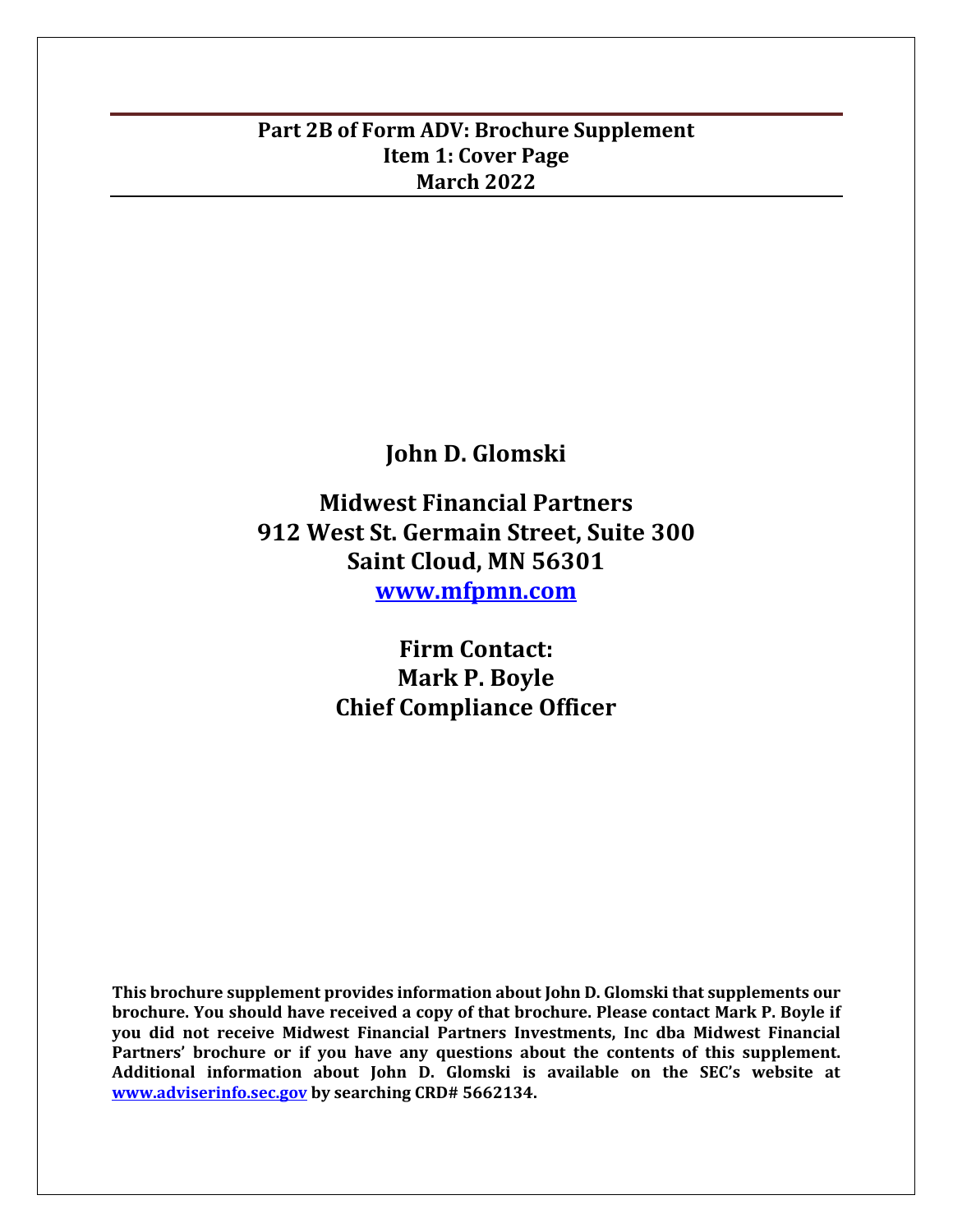# **Item 2: Educational Background & Business Experience**

#### **John D. Glomski Year of Birth:** 1976

#### **Educational Background:**

- 2001: University of Minnesota Mankato; Master of Urban & Regional Studies
- 1998: Gustavus Adolphus College; Bachelor of Art in Geography

#### **Business Background:**

- 12/2014 Present Midwest Financial Partners Investments, Inc;
	- Investment Advisor Representative
- 09/2014 12/2017 VOYA Financial Advisors Inc.; Registered Representative
- 01/2013 Present Midwest Financial Partners, Inc; Agent
- 12/2009 08/2014 ING Financial Partners Inc.; Registered Representatives
- 03/2009 12/2012 Mahowald Financial Partners; Agent
- 10/2002 03/2009 Northwest Associated Consultants; City Planning Consultant

#### **Exams, Licenses & Other Professional Designations:**

- 2011: Accredited Investment Fiduciary (AIF<sup>®</sup>)
- 2010: Series 7, 63 & 65 Exams

The ACCREDITED INVESTMENT FIDUCIARY® (AIF®) designation certifies that the recipient has specialized knowledge of fiduciary standards of care and their application to the investment management process. To be eligible to receive the AIFA designation, individuals must have already completed the AIF training program and passed the AIF exam and meet a minimum prerequisite score based on the candidate's educational background and professional training and experience in investing, financial services and auditing. To receive the AIF® designation, individuals must complete a training program, successfully pass a comprehensive, closed-book final examination under the supervision of a proctor and agree to abide by the AIF® Code of Ethics. In order to maintain the AIF® designation, the individual must annually renew their affirmation of the AIF Code of Ethics and complete six hours of continuing education credits.

## **Item 3: Disciplinary Information**

There are no legal or disciplinary events material to the evaluation of Mr. Glomski.

## **Item 4: Other Business Activities**

Mr. Glomski does not have any outside business activities to report.

## **Item 5: Additional Compensation**

Mr. Glomski does not receive any other economic benefit for providing advisory services in addition to advisory fees.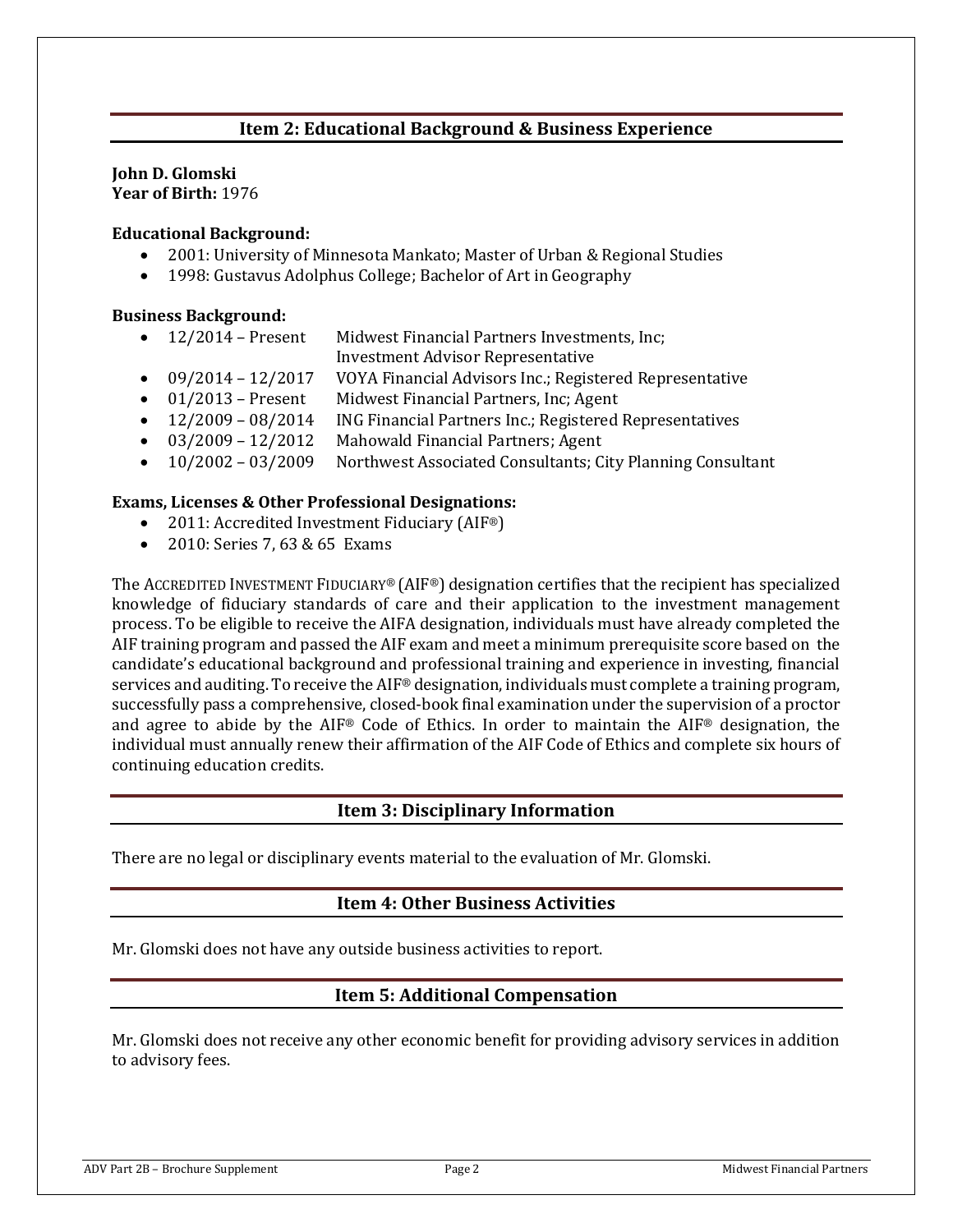# **Item 6: Supervision**

Mark P. Boyle, Chief Compliance Officer of Midwest Financial Partners Investments, Inc, supervises and monitors Mr. Glomski's activities on a regular basis to ensure compliance with our firm's Code of Ethics. Please contact Mr. Boyle if you have any questions about Mr. Glomski's brochure supplement at 320-251-3752.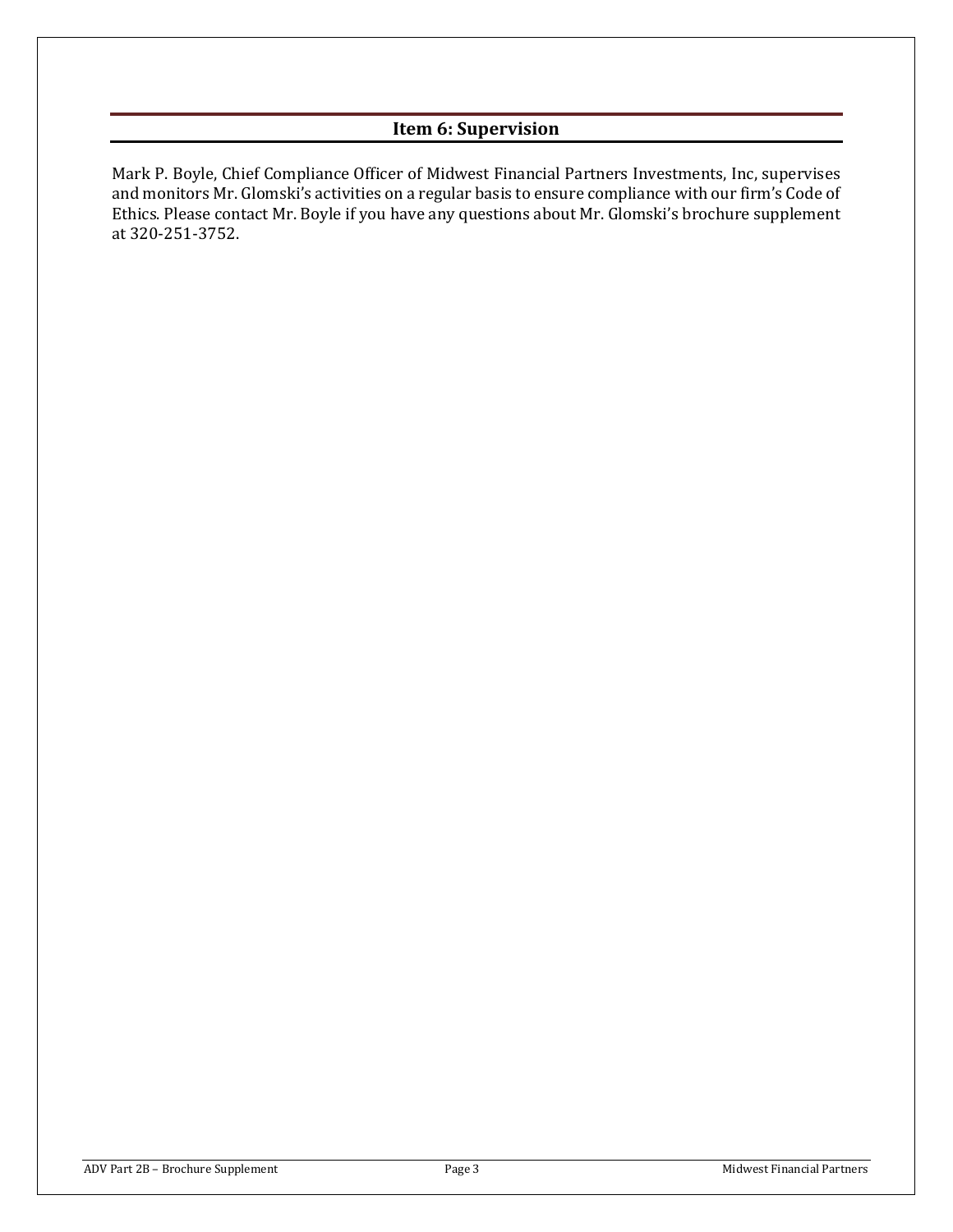# **Part 2B of Form ADV: Brochure Supplement Item 1: Cover Page March 2022**

**Thomas W. St. Hilaire**

**Midwest Financial Partners 912 West St. Germain Street, Suite 300 Saint Cloud, MN 56301 [www.mfpmn.com](http://www.mfpmn.com/)**

> **Firm Contact: Mark P. Boyle Chief Compliance Officer**

**This brochure supplement provides information about Thomas W. St. Hilaire that supplements our brochure. You should have received a copy of that brochure. Please contact Mark P. Boyle if you did not receive Midwest Financial Partners Investments, Inc dba Midwest Financial Partners' brochure or if you have any questions about the contents of this supplement. Additional information about Thomas W. St. Hilaire is available on the SEC's website at [www.adviserinfo.sec.gov](http://www.adviserinfo.sec.gov/) by searching CRD# 806477.**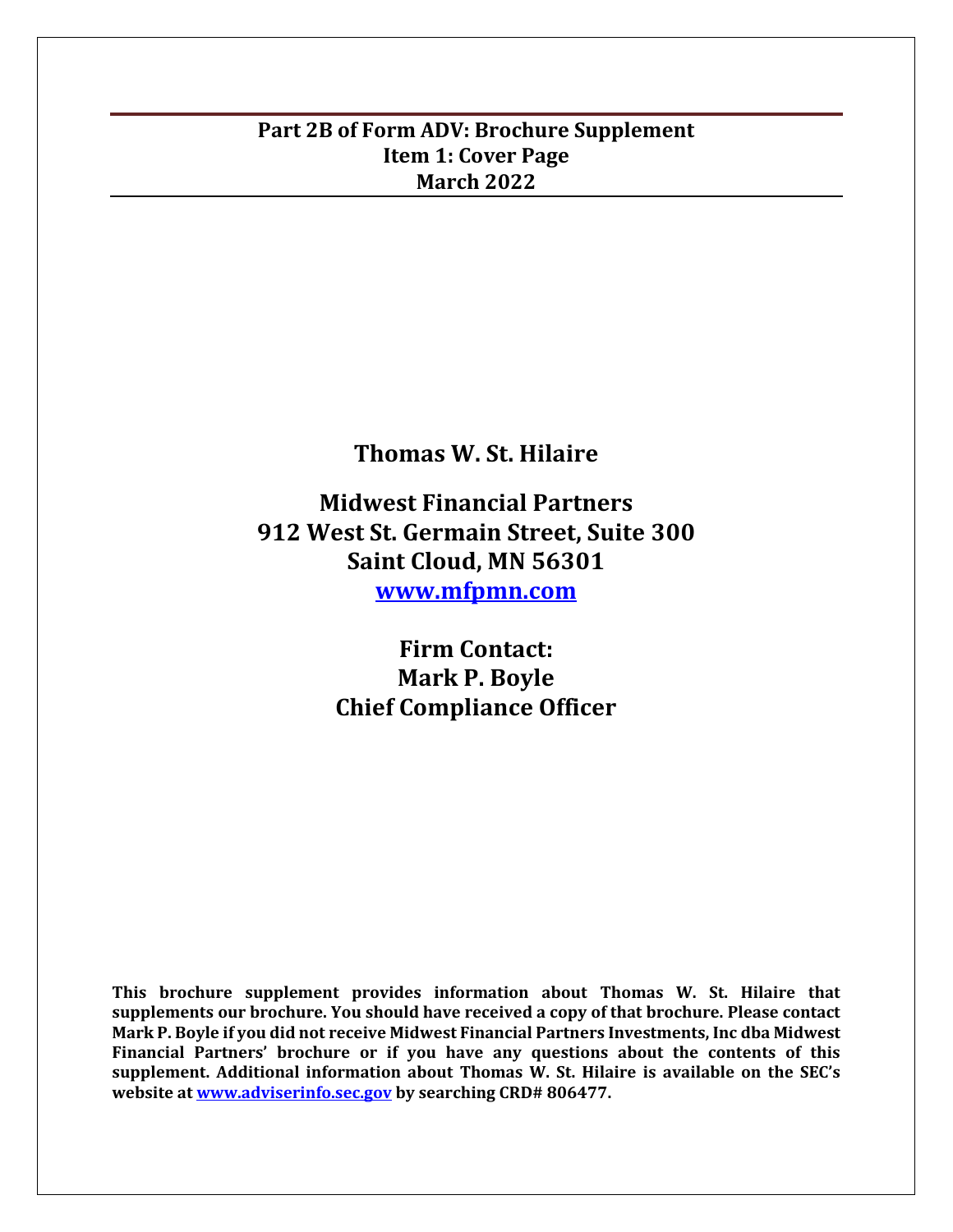# **Item 2: Educational Background & Business Experience**

#### **Thomas W. St. Hilaire Year of Birth:** 1947

#### **Educational Background:**

• 2018: Arizona State University; Bachelor of Arts

#### **Business Background:**

- 12/2014 Present Midwest Financial Partners Investments, Inc;
	- Investment Advisor Representative
- 09/2014 12/2017 VOYA Financial Advisors Inc.; Registered Representative
- 01/2013 Present Midwest Financial Partners, Inc; Agent
- 01/1985 Present Guardian Life Insurance Company of America; Agent
- 01/1985 Present Northwestern National Life Insurance Company; Agent
- 07/1982 Present UNUM Insurance Company; Agent
- 06/1981 Present Travelers Insurance Company; Agent
- 01/2004 08/2014 ING Financial Partners Inc.; Registered Representative
- 11/2008 12/2012 Mahowald Financial Partners; Agent

#### **Exams, Licenses & Other Professional Designations:**

- 2012: Series 7 Exam
- 2007: Series 65 Exam
- 2000: Series 26 Exam
- 1991: Series 63 Exam
- 1975: Series 1 Exam
- 1974: Life & Health Insurance Licensed

#### **Item 3: Disciplinary Information**

There are no legal or disciplinary events material to the evaluation of Mr. St. Hilaire.

## **Item 4: Other Business Activities**

Mr. St. Hilaire is a licensed insurance agent. He may offer insurance products and receive normal and customary fees as a result of insurance sales. A conflict of interest may arise as these insurance sales may create an incentive to recommend products based on the compensation he and/or our supervised persons may earn.

## **Item 5: Additional Compensation**

Mr. St. Hilaire does not receive any other economic benefit for providing advisory services in addition to advisory fees.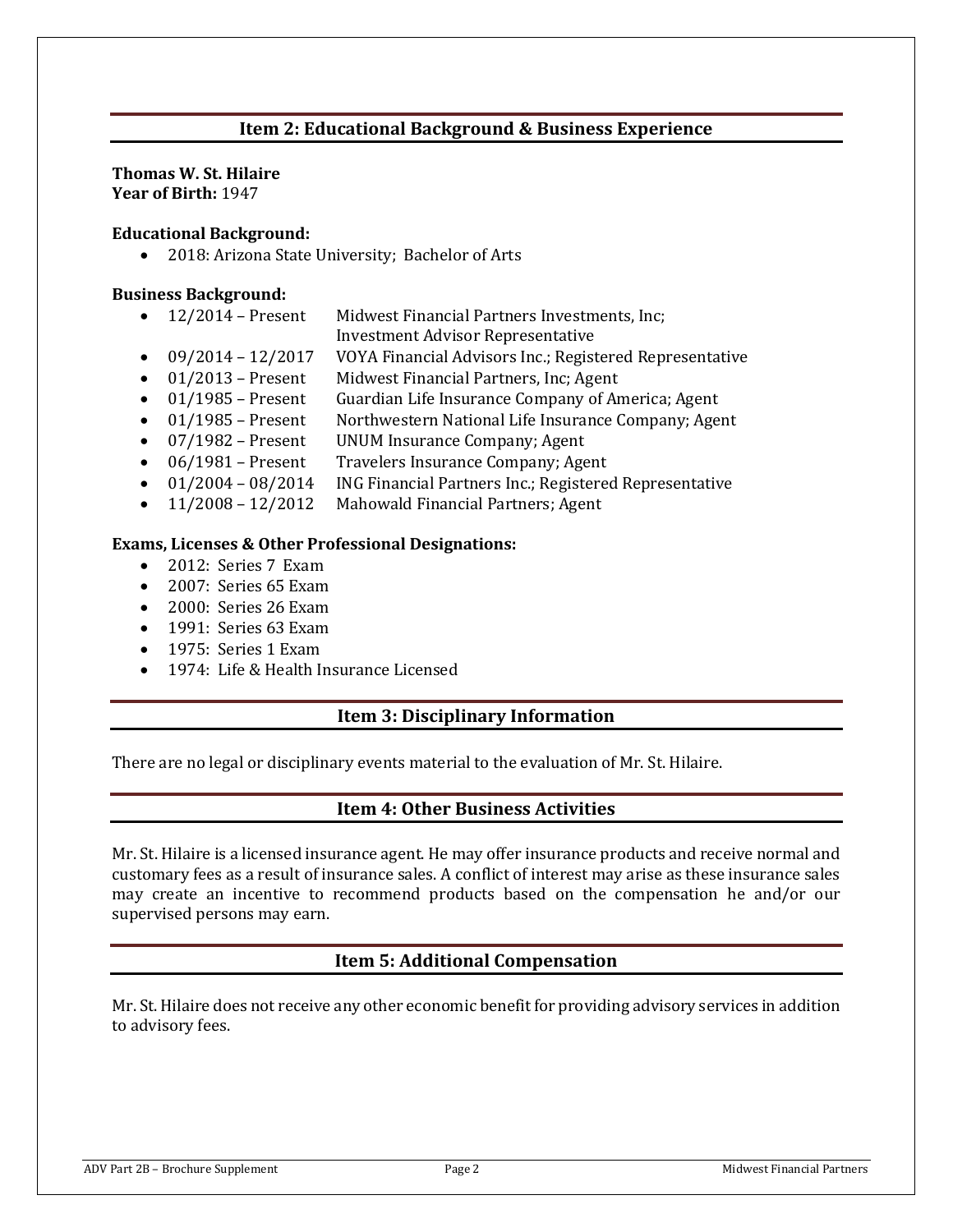# **Item 6: Supervision**

Mark P. Boyle, Chief Compliance Officer of Midwest Financial Partners Investments, Inc, supervises and monitors Thomas W. St. Hilaire's activities on a regular basis to ensure compliance with our firm's Code of Ethics. Please contact Mr. Boyle if you have any questions about Thomas W. St. Hilaire's brochure supplement at 320-251-3752.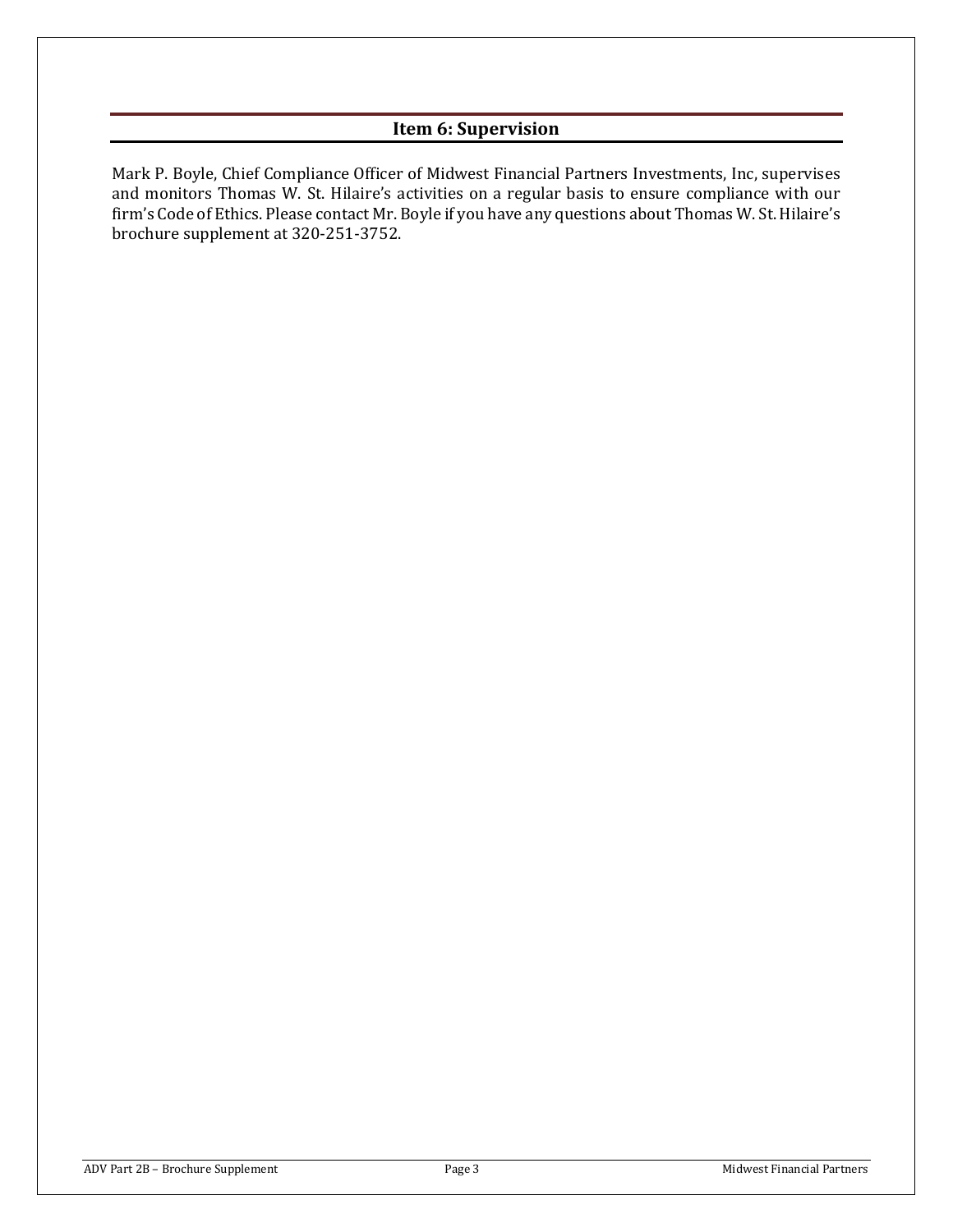# **Midwest Financial Partners Investments, Inc.**

## **PRIVACY NOTICE**

**Maintaining the trust and confidence of our clients is a high priority. That is why we want you to understand how we protect your privacy when we collect and use information about you, and the steps that we take to safeguard that information. This notice is provided to you on behalf of Midwest Financial Partners Investments, Inc.**

**Information We Collect:** In connection with providing investment products, financial advice, or other services, we obtain non-public personal information about you, including:

- Information we receive from you on account applications, such as your address, date of birth, Social Security Number, occupation, financial goals, assets and income;
- Information about your transactions with us, our affiliates, or others; and
- Information received from credit or service bureaus or other third parties, such as your credit history or employment status.

**Categories of Information We Disclose:** We may only disclose information that we collect in accordance with this policy. Midwest Financial Partners Investments, Inc. does not sell customer lists and will not sell your name to telemarketers.

**Categories of Parties to Whom We Disclose:** We will not disclose information regarding you or your account at Midwest Financial Partners Investments, Inc. except under the following circumstances:

- To entities that perform services for us or function on our behalf, including financial service providers, such as a clearing broker-dealer, investment company, or insurance company;
- To consumer reporting agencies,
- To third parties who perform services or marketing on our behalf;
- To your attorney, trustee or anyone else who represents you in a fiduciary capacity;
- To our attorneys, accountants or auditors; and
- To government entities or other third parties in response to subpoenas or other legal process as required by law or to comply with regulatory inquiries.

**How We Use Information:** Information may be used among companies that perform support services for us, such as data processors, technical systems consultants and programmers, or companies that help us market products and services to you for a number of purposes, such as:

- **To protect your accounts** from unauthorized access or identity theft;
- **To process your requests** such as securities purchases and sales;
- **To establish or maintain an account with an unaffiliated third party**, such as a clearing broker-dealer providing services to you and/or Midwest Financial Partners Investments, Inc.;
- **To service your accounts,** such as by issuing checks and account statements;
- **To comply** with Federal, State, and Self-Regulatory Organization requirements;
- **To keep you informed** about financial services of interest to you.